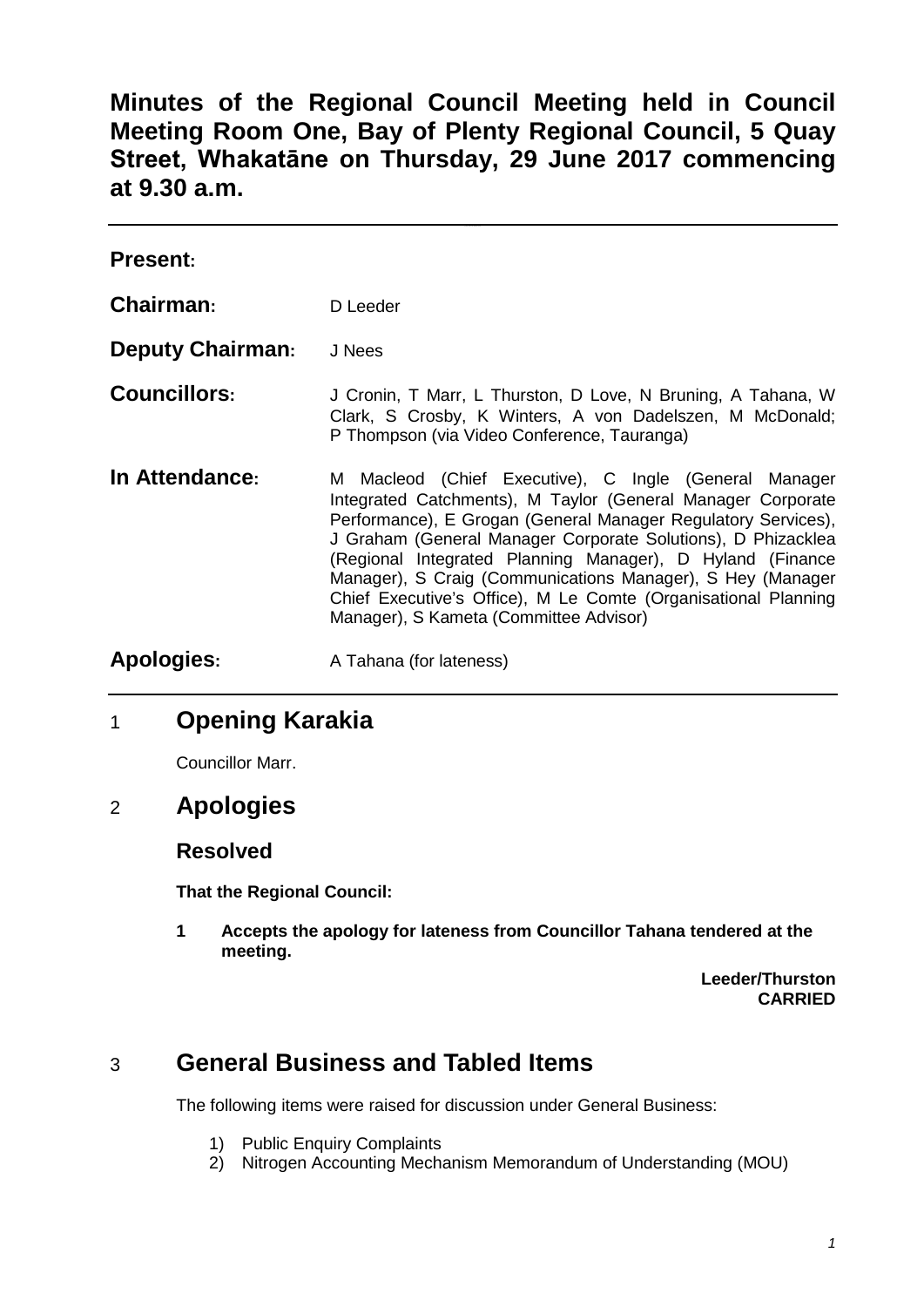## 4 **Petition**

*Refer Tabled Document Number 1.*

Councillor Thurston presented a petition (refer Tabled Document Number 1) on behalf of Karen McKay and other petitioners wanting to save the school buses in Tauranga. Councillor Thurston advised the petition, dated 7 June 2017, acquired a total of 1,785 signatures.

## **Resolved**

**That the Regional Council under its delegated authority:**

**1 Receives the Tauranga Bus petition dated 6 June 2017 presented by Councillor Thurston on behalf of Karen McKay.**

> **Thurston/Nees CARRIED**

# 5 **Public Forum**

Nil.

# 6 **Declaration of conflicts of interest**

No conflicts of interest were declared.

# 7 **Previous Minutes**

## 7.1 **Regional Council Minutes - 1 June 2017**

## **Resolved**

**That the Regional Council under its delegated authority:**

**1 Confirms the Regional Council Meeting Minutes of 1 June 2017, as a true and correct record.**

> **Leeder/Thurston CARRIED**

# 8 **Statutory Committee Minutes**

## 8.1 **Te Maru o Kaituna River Authority Minutes - 16 May 2017**

### **Resolved**

**That the Regional Council under its delegated authority:**

**1 Receives the Te Maru o Kaituna River Authority Meeting Minutes of 16 May 2017.**

> **Nees/Winters CARRIED**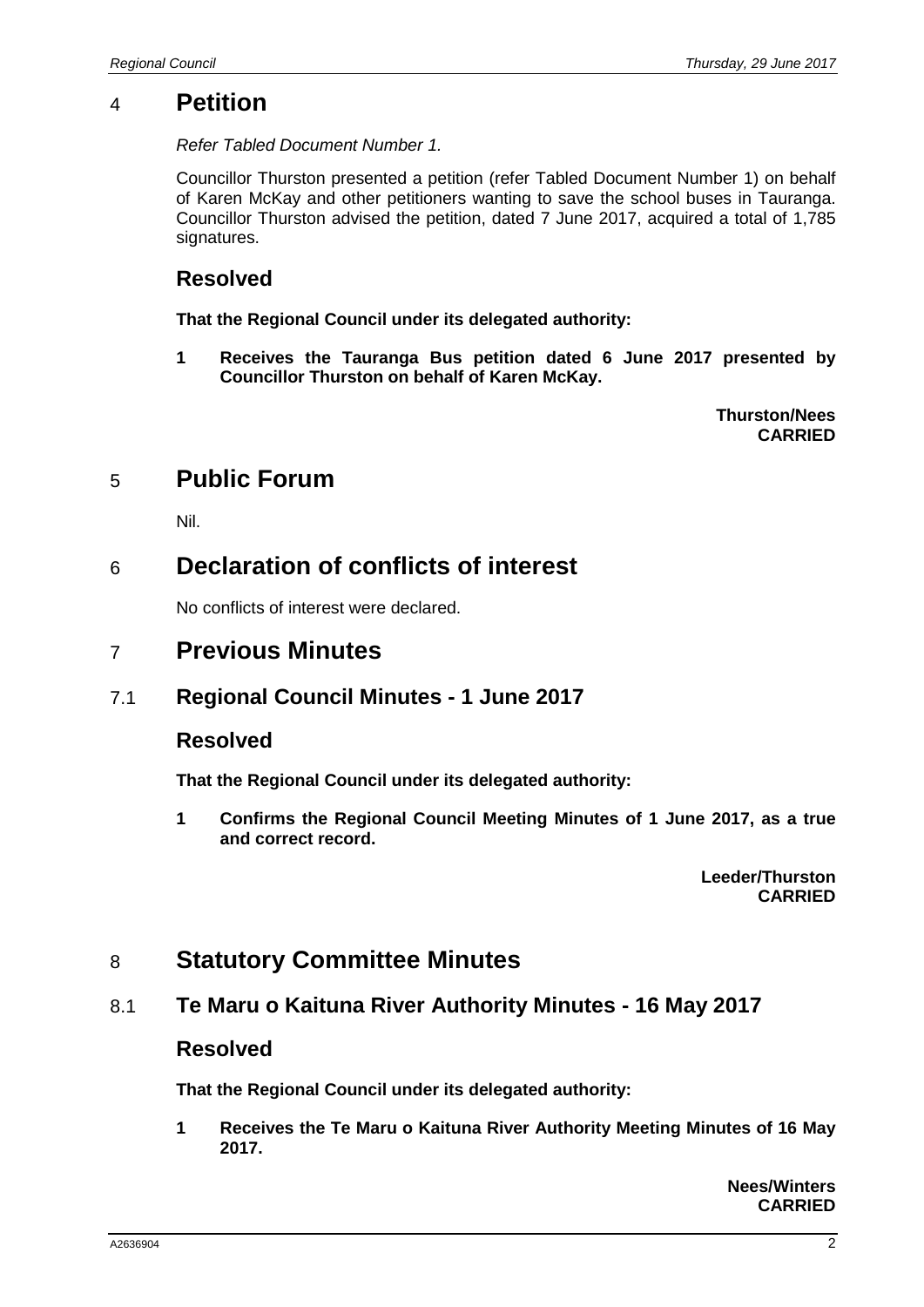### 8.2 **Civil Defence Emergency Management Group Joint Committee Minutes - 2 June 2017**

### **Matters Arising**

Minute Item 4.2 (agenda page 35) – regarding the Bay of Plenty Civil Defence Emergency Management Group funding model, it was clarified that cost implications for the activity would be considered as part of the Long Term Plan process.

## **Resolved**

**That the Regional Council under its delegated authority:**

**1 Receives the Civil Defence Emergency Management Group Joint Committee Meeting Minutes of 2 June 2017.**

> **Love/Nees CARRIED**

### **Attendance**

Councillor Tahana entered the meeting at 9.41am.

## 9 **Chairman's Report**

Council was updated on the Chairman's activities, upcoming events and items of interest.

Concern was raised on the future direction of transport in Tauranga and the Western Bay and the need for the SmartGrowth Leadership Group to facilitate discussions to enable key infrastructure and planning.

### **Attendance**

Councillor Love exited the meeting at 9.53 am.

## **Resolved**

**That the Regional Council:**

**1 Receives the report, Chairman's Report.**

**Leeder/von Dadelszen CARRIED**

## 10 **Chief Executive's Reports**

## 10.1 **Adoption of the Resource Management Act and Building Act Charges Policy 2017/2018**

The report sought the adoption of the final Resource Management Act and Building Act Charges Policy (Charges Policy), following Council Deliberations held on 19 May 2017.

### **Attendance**

Councillor Love re-entered the meeting 10.05 am.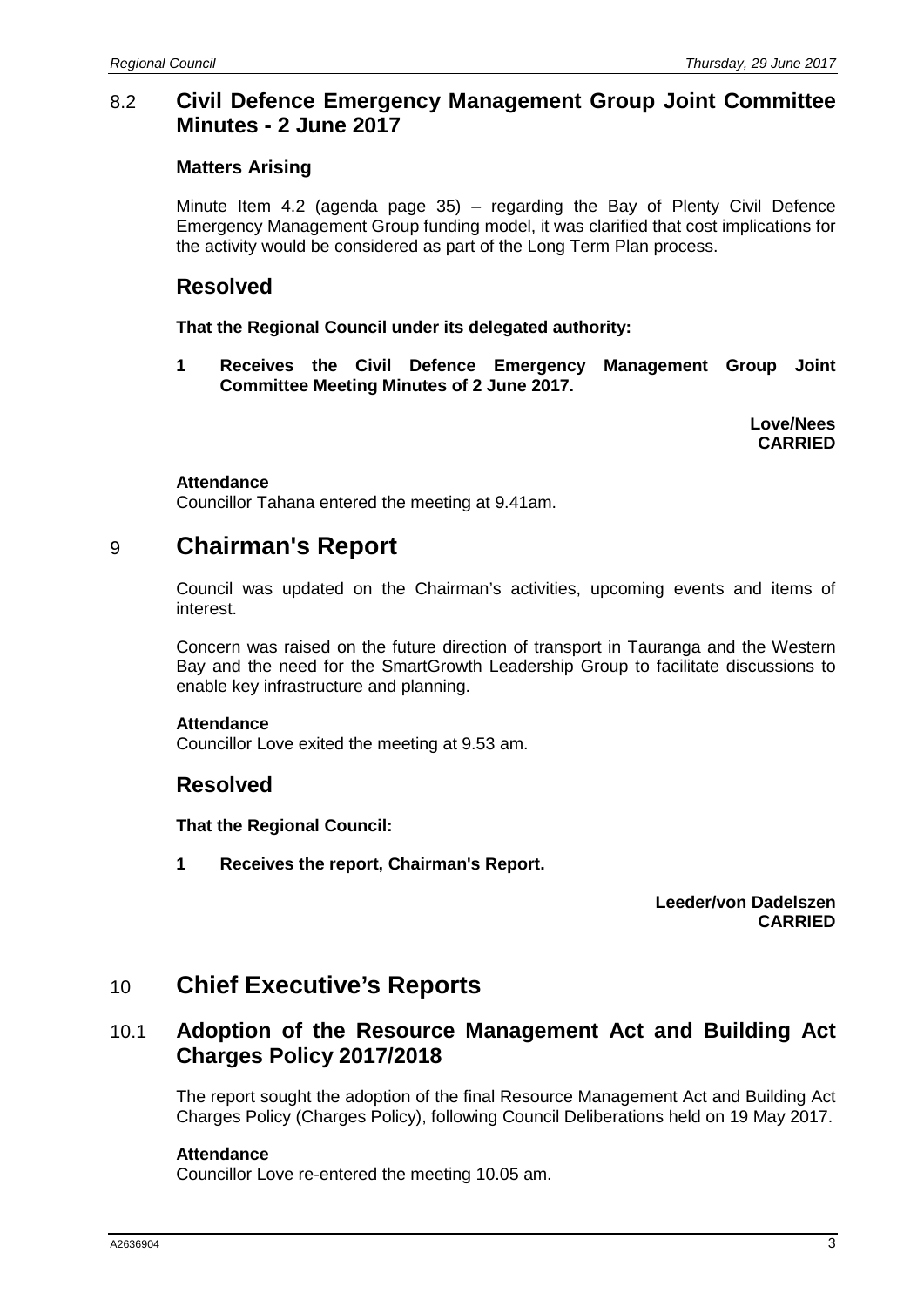Explanation was provided regarding the different legislative requirements for fees and charges, which were shown as being inclusive of GST within the Charges Policy and differed to Annual Plan figures and rate settings, which were exclusive of GST.

### **Resolved**

**That the Regional Council:**

- **1 Receives the report, Adoption of the Resource Management Act and Building Act Charges Policy 2017/2018;**
- **2 Notes that the Council has followed the Local Government Act 2002 special consultation procedure in preparing and consulting on the Resource Management Act and Building Act Charges Policy 2017/2018.**
- **3 Adopts the Resource Management Act and Building Act Charges Policy 2017/2018, to come into effect on 1 July 2017.**
- **4 Confirms that the decision has a low level of significance.**

**Crosby/Bruning CARRIED**

### 10.2 **Adoption of the Annual Plan 2017/18**

The report sought the adoption of the Annual Plan and Annual Plan Summary Document.

Clarification was provided on the following queries:

- A report regarding further resource to manage and prioritise additional work would be provided to the Regional Direction and Delivery Committee.
- Renegotiation of Quayside's 2017/18 three-year forecast would be provided within the 2018/19 Statement of Intent.

Council agreed for minor editorial amendments to be made to the Annual Plan, to include a footnote for tables with rates figures to denote figures were exclusive of GST. Staff confirmed the amendments could be made and clarified in communications to the public.

## **Resolved**

**That the Regional Council:**

- **1 Receives the report, Adoption of the Annual Plan 2017/18;**
- **2 Notes that Council has followed the Local Government Act 2002 requirements in preparing the Annual Plan 2017/18 including appropriate disclosure and consultation based on the significance and materiality of decisions.**
- **3 Notes that the activities contained in the Annual Plan 2017/18 are consistent with the Council's assessment of existing work programmes and it is satisfied that they meet the current and future needs of communities for good-quality local infrastructure, local public services, and**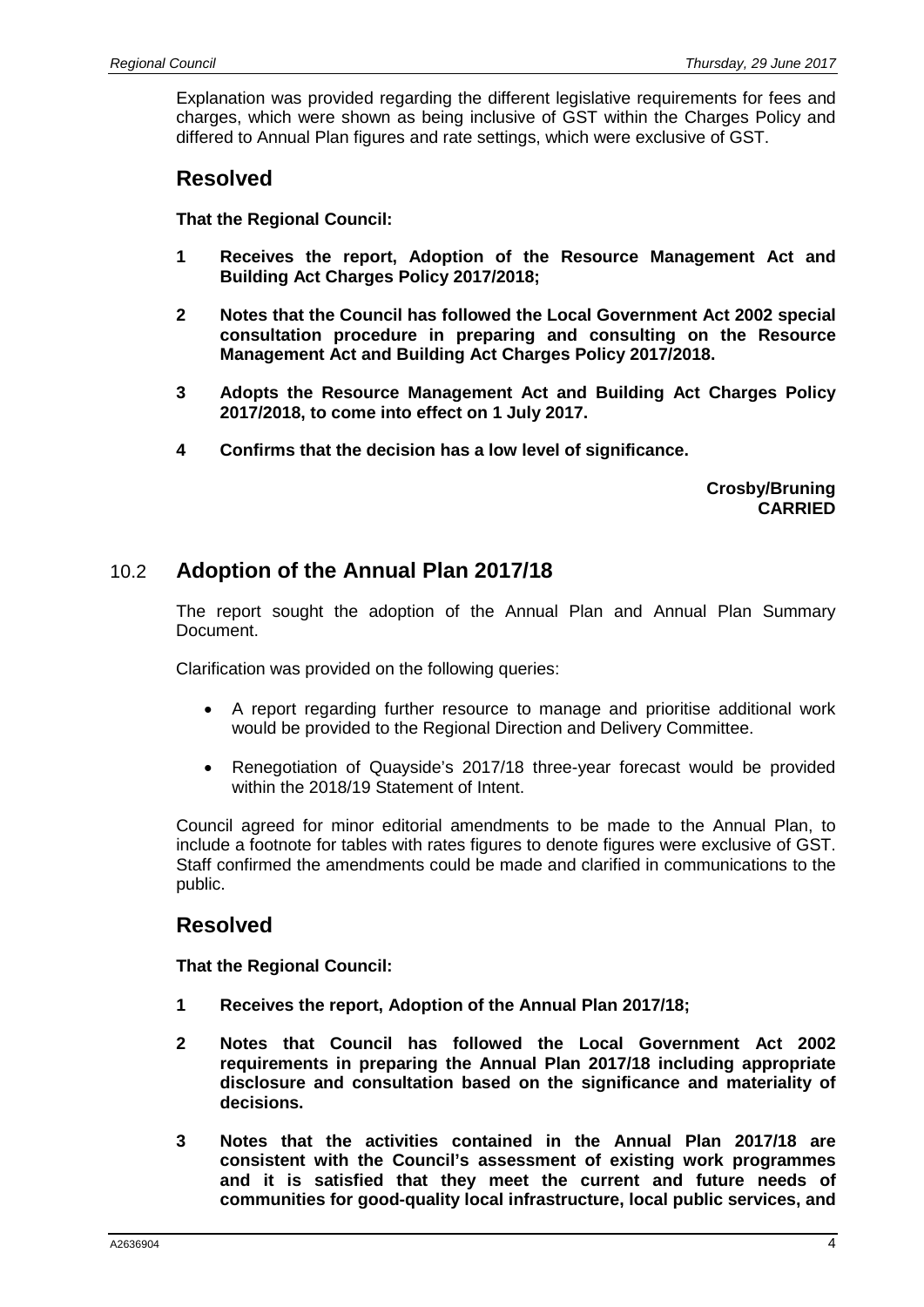**performance of regulatory functions, and that the cost-effectiveness of its programmes will be considered on an on-going basis.**

- **4 Resolves that it is financially prudent for the Annual Plan 2017/18 to have an unbalanced budget pursuant to s100(2) of the Local Government Act 2002.**
- **5 Adopts the Annual Plan 2017/18 to come into effect on 1 July 2017.**
- **6 Delegates to the Chief Executive to make minor editorial changes to the Annual Plan 2017/18 before publishing for reasons of consistency or correction, including changes requested at the meeting.**
- **7 Confirms that the decision has a medium level of significance as determined by the Council's Significance and Engagement Policy. Council has identified and assessed different options and considered community views as part of making the decision, in proportion to the level of significance.**

**Love/Nees CARRIED**

## 10.3 **Setting of Rates 2017/18**

The report recommended the setting of rates and penalties for 2017/18 and for the respective rates collection delegations to the region's city and district councils.

Members were advised legal advice had been sought and received on accuracy of the recommendations to ensure their clarity and that they would withstand any scrutiny and challenge.

## **Resolved**

**That the Regional Council:**

- **1 Receives the report, Setting of Rates 2017/18;**
- **2 Confirms that the rates for the financial year 1 July 2017 to 30 June 2018 are set and assessed in accordance with the Local Government (Rating) Act 2002.**
- **3 Confirms that the significance of the decision has been assessed as MEDIUM, and under Section 79 of the Local Government Act 2002 (LGA) confirms the written record of the manner in which section 77 and section 78 matters have been addressed.**
- **4 Notes that, as required by the Local Government Act 2002, Council followed the special consultative procedure on the funding impact statement that was part of the Long Term Plan 2015-2025 process. In terms of section 95 of the Local Government Act 2002, the Council decided in February 2017 to not consult on the rates for the 2017/18 year because no significant or material changes were being made to the funding impact statement for 2017/18 compared to the funding impact statement in the Long Term Plan 2015-2025.**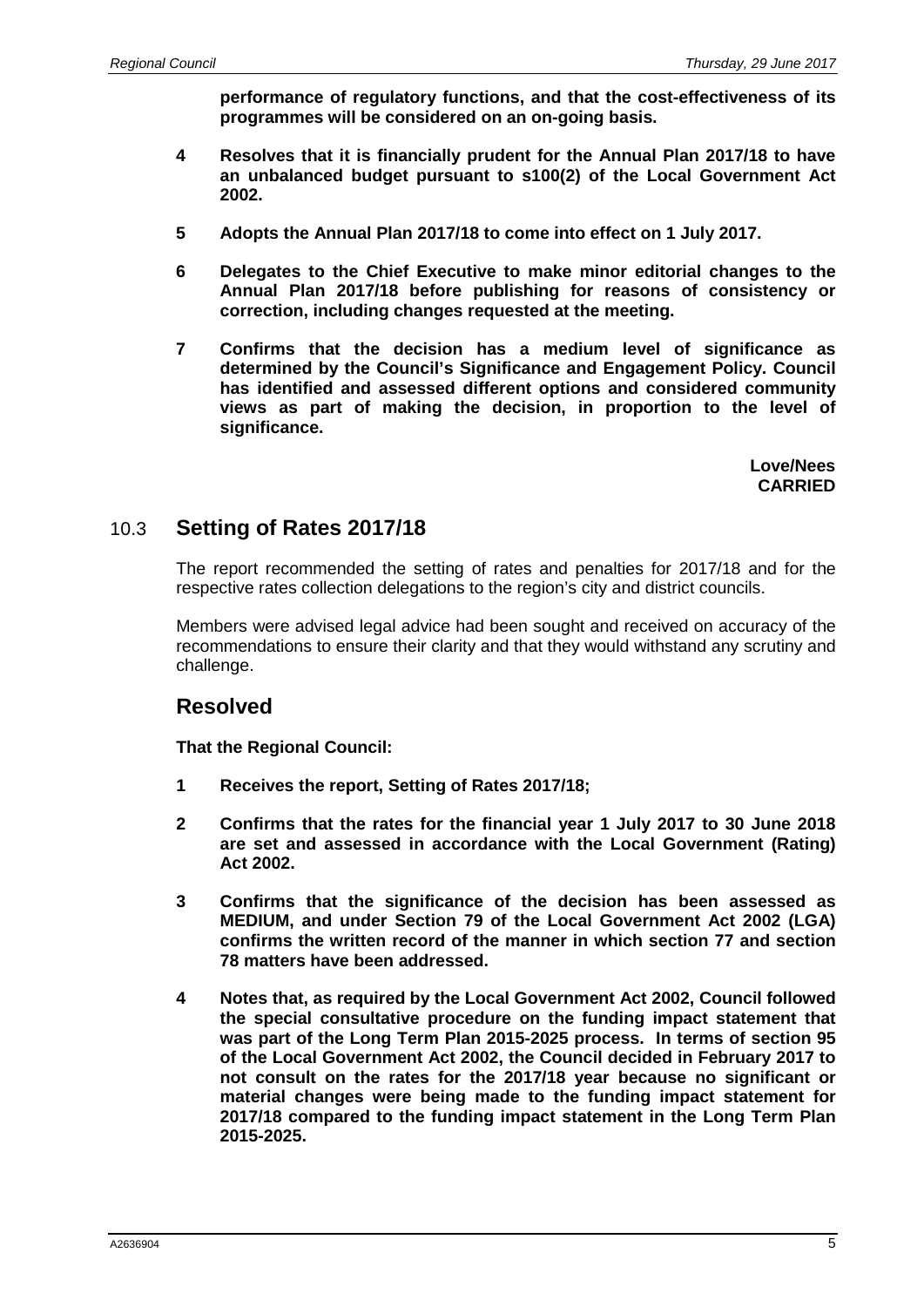- **5 Confirms that the amounts of the rate specified in the rate tables of the resolution, for the financial year commencing 1 July 2017 to 30 June 2018, includes the Council's Goods and Services Tax component.**
- **6 Sets a general rate based on land value, calculated as a rate in the dollar of the rateable land value of each rateable rating unit in the region. The rate in the dollar is different according to the location of the land within each district and city council as land values are equalised.**

| <b>General Rates Land Value</b> | \$14,215,112                                                  |  |
|---------------------------------|---------------------------------------------------------------|--|
| <b>Constituent Authority</b>    | Rates expressed as cents per<br>dollar of rateable land value |  |
| Kawerau                         | 0.050554                                                      |  |
| Opotiki                         | 0.032220                                                      |  |
| Rotorua (Pt)                    | 0.036860                                                      |  |
| Taupo (Pt)                      | 0.032220                                                      |  |
| Tauranga                        | 0.042144                                                      |  |
| Western Bay of Plenty           | 0.032220                                                      |  |
| Whakatane                       | 0.032220                                                      |  |
| Offshore Islands                | 0.136099                                                      |  |

**7 Sets a uniform annual general charge as a fixed amount per rating unit on all rateable land in the region.**

| <b>Uniform Annual General Charge</b> | \$12,416,052 |
|--------------------------------------|--------------|
| Fixed amount per rating unit         | \$99.05      |
|                                      |              |

**8 Sets targeted rates for Kaituna Catchment Control Scheme. These rates are set differentially for all rateable land situated in the Kaituna Catchment Control Scheme within the Tauranga, Western Bay of Plenty and Rotorua constituent districts.** 

**The two targeted rates are set as follows;**

**(i) Where the land is situated and calculated using the area of land within the rating unit,**

**(ii) Where the land is situated and calculated using the extent of provision of service to the rating unit.** 

|                  | $\cdot$ $\cdot$                 |                                |                               |  |
|------------------|---------------------------------|--------------------------------|-------------------------------|--|
| <b>Category</b>  | <b>Rate per</b><br>hectare<br>S | <b>Site</b><br>component<br>\$ | <b>Revenue</b><br>sought<br>S |  |
| A <sub>1</sub> P | 208.12                          | 208.12                         | 427,503                       |  |
| A2P              | 166.50                          | 187.31                         | 26,297                        |  |
| A3P              | 124.87                          | 166.50                         | 21,188                        |  |
| A4P              | 83.25                           | 145.68                         | 22,762                        |  |
| A <sub>1</sub>   | 166.50                          | 156.09                         | 104,015                       |  |
| A2               | 135.28                          | 135.28                         | 48,433                        |  |
| A <sub>3</sub>   | 104.06                          | 135.28                         | 48,764                        |  |
| A <sub>4</sub>   | 72.84                           | 135.28                         | 28,151                        |  |

**Kaituna Catchment Control Scheme targeted rates**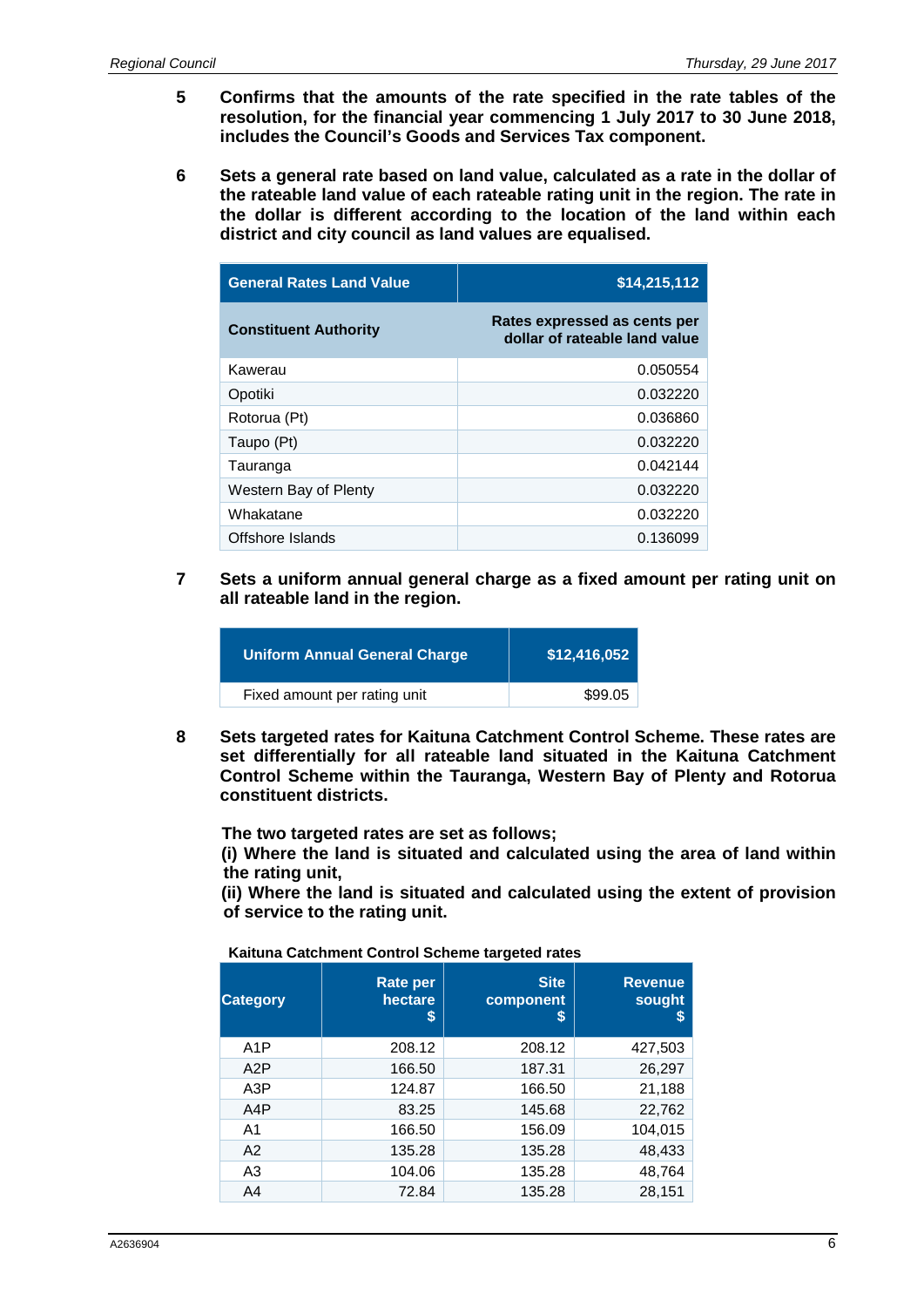| Total           |       |        | 2,016,367 |
|-----------------|-------|--------|-----------|
| TP <sub>1</sub> | 20.81 | 31.22  | 90,816    |
| R <sub>03</sub> | 31.22 | 26.01  | 626,129   |
| R <sub>02</sub> | 0.00  | 62.44  | 65,219    |
| R <sub>01</sub> | 41.62 | 83.25  | 20,856    |
| C <sub>9</sub>  | 0.62  | 16.65  | 4,182     |
| C7              | 0.83  | 62.44  | 2,204     |
| C <sub>6</sub>  | 1.46  | 16.65  | 16,222    |
| C <sub>5</sub>  | 2.50  | 20.81  | 105,328   |
| C <sub>8</sub>  | 0.83  | 20.81  | 6,544     |
| C6R             | 1.25  | 0.00   | 1,337     |
| C <sub>4</sub>  | 2.08  | 0.00   | 4,353     |
| C <sub>3</sub>  | 2.50  | 31.22  | 29,668    |
| C <sub>2</sub>  | 3.64  | 31.22  | 102,824   |
| C <sub>1</sub>  | 6.24  | 31.22  | 6,271     |
| B <sub>5</sub>  | 4.16  | 31.22  | 33,819    |
| B4              | 6.24  | 31.22  | 32,165    |
| B <sub>3</sub>  | 10.41 | 41.62  | 19,249    |
| <b>B2</b>       | 18.73 | 52.03  | 6,876     |
| <b>B1</b>       | 24.97 | 62.44  | 21,556    |
| A11             | 2.08  | 0.00   | 440       |
| A10             | 4.16  | 0.00   | 802       |
| A <sub>9</sub>  | 8.32  | 0.00   | 719       |
| A <sub>8</sub>  | 24.97 | 0.00   | 2,760     |
| A7              | 37.46 | 104.06 | 20,604    |
| A <sub>6</sub>  | 52.03 | 114.47 | 19,874    |
| A <sub>5</sub>  | 62.44 | 135.28 | 48,437    |

**9 Sets a targeted rate for the Rangitaiki-Tarawera River Scheme. The rate is set differentially for all rateable land situated in the Rangitaiki-Tarawera Rivers Scheme catchment within the Whakatane, Kawerau, Rotorua and Taupo constituent districts.** 

**The targeted rate is set as follows;**

**(i) Where the land is situated and calculated using the area of land within the rating unit.** 

**Rangitaiki-Tarawera Rivers Scheme targeted rate**

| <b>Category</b> | Rate per hectare<br>S | <b>Revenue sought</b><br>S |
|-----------------|-----------------------|----------------------------|
| A <sub>1</sub>  | 112.42                | 906,845                    |
| A2              | 79.63                 | 124,946                    |
| A <sub>3</sub>  | 60.90                 | 112,223                    |
| A <sub>4</sub>  | 46.84                 | 52,678                     |
| A <sub>5</sub>  | 39.82                 | 274,840                    |
| A <sub>6</sub>  | 14.05                 | 2,273                      |
| <b>B1</b>       | 70.26                 | 149,001                    |
| <b>B2</b>       | 56.21                 | 27,283                     |
| B3              | 42.16                 | 29,917                     |
| B4              | 32.79                 | 281,439                    |
| B5              | 23.42                 | 37,544                     |
| B6              | 8.43                  | 312                        |
| Β7              | 6.56                  | 1,178                      |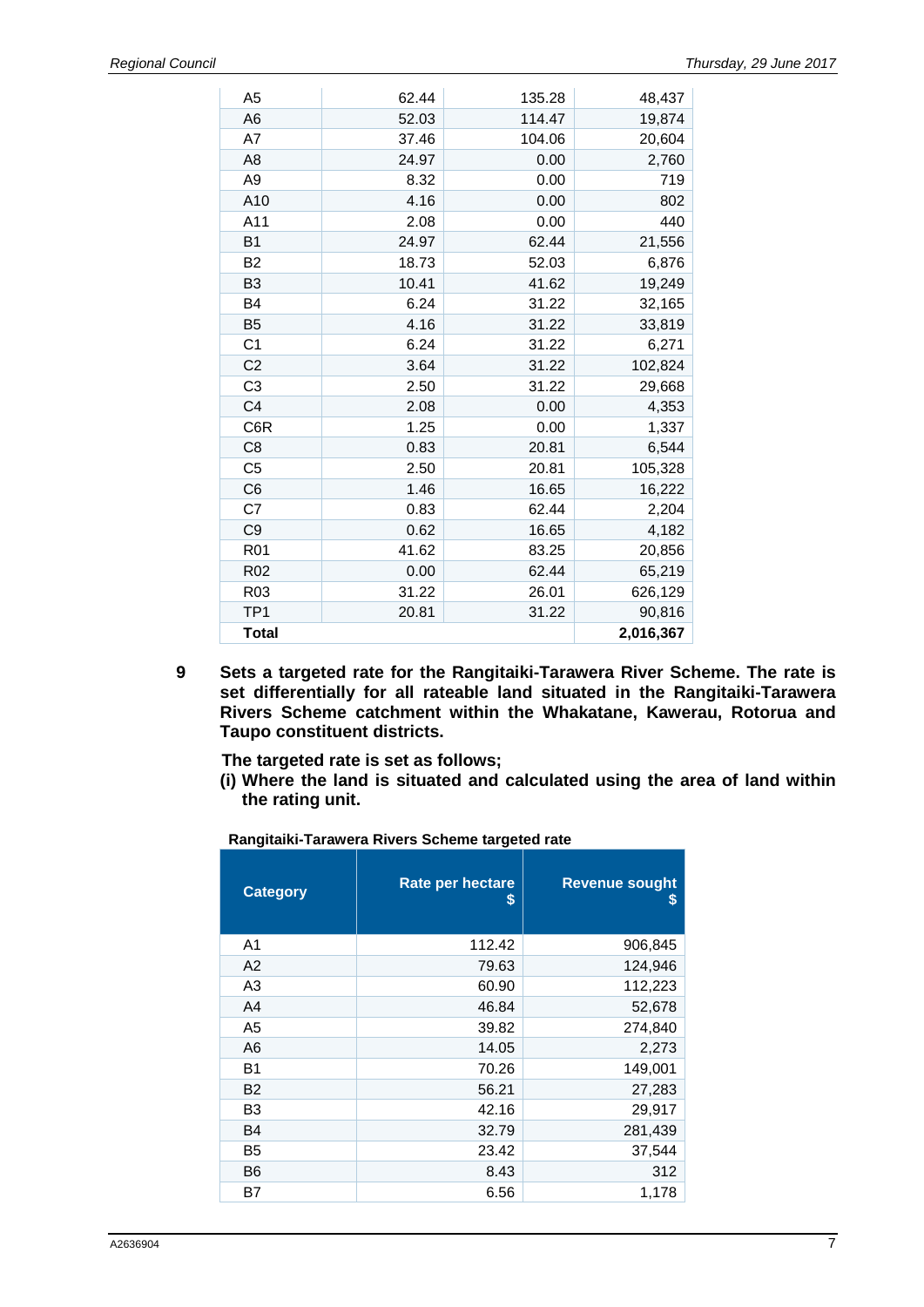| C <sub>1</sub> | 6.09     | 50,506    |
|----------------|----------|-----------|
| C <sub>2</sub> | 4.22     | 217,316   |
| C <sub>3</sub> | 1.41     | 133,384   |
| C <sub>4</sub> | 0.94     | 58,739    |
| C <sub>5</sub> | 0.70     | 15,295    |
| U <sub>1</sub> | 3,583.50 | 143,358   |
| U <sub>2</sub> | 3,372.70 | 193,449   |
| U <sub>3</sub> | 608.96   | 15,278    |
| U4             | 398.17   | 310,419   |
| U <sub>5</sub> | 281.06   | 28,625    |
| Total          |          | 3,166,848 |

**10 Sets a targeted rate for Whakatane-Tauranga Rivers Scheme. These rates are set differentially for all rateable land situated in the Whakatane-Tauranga Rivers Scheme catchment within the Whakatane constituent district.** 

**The two targeted rates are set as follows;**

- **(i) Where the land is situated and calculated using the area of land within the rating unit,**
- **(ii) Where the land is situated and calculated using the extent of provision of service to the rating unit.**

**Whakatane-Tauranga Rivers Scheme targeted rates**

| <b>Category</b> | <b>Rate per</b><br>hectare<br>\$ | <b>Site</b><br>component \$ | <b>Revenue</b><br>sought<br>\$ |
|-----------------|----------------------------------|-----------------------------|--------------------------------|
| A <sub>1</sub>  | 144.77                           | 144.77                      | 108,972                        |
| A <sub>2</sub>  | 122.50                           | 122.50                      | 48,765                         |
| A <sub>3</sub>  | 100.22                           | 105.79                      | 158,721                        |
| A4              | 83.52                            | 94.66                       | 253,906                        |
| A <sub>5</sub>  | 61.25                            | 0.00                        | 14,790                         |
| A <sub>6</sub>  | 44.54                            | 77.95                       | 19,285                         |
| A7              | 33.41                            | 66.82                       | 24,925                         |
| A <sub>8</sub>  | 22.27                            | 61.25                       | 53,930                         |
| A <sub>9</sub>  | 11.14                            | 0.00                        | 1,438                          |
| <b>B1</b>       | 50.11                            | 0.00                        | 110,513                        |
| B <sub>2</sub>  | 27.84                            | 50.11                       | 78,537                         |
| B <sub>3</sub>  | 22.27                            | 33.41                       | 40,325                         |
| B <sub>4</sub>  | 16.70                            | 27.84                       | 7,362                          |
| B <sub>5</sub>  | 2.23                             | 0.00                        | 1,008                          |
| C <sub>1</sub>  | 6.68                             | 55.68                       | 29,162                         |
| C <sub>2</sub>  | 4.45                             | 22.27                       | 44,170                         |
| C <sub>3</sub>  | 3.34                             | 22.27                       | 31,578                         |
| C <sub>4</sub>  | 2.23                             | 5.57                        | 5,230                          |
| C <sub>5</sub>  | 1.11                             | 5.57                        | 26,577                         |
| U <sub>1</sub>  | 501.12                           | 150.34                      | 401,466                        |
| U <sub>2</sub>  | 367.49                           | 116.93                      | 115,441                        |
| U <sub>3</sub>  | 194.88                           | 77.95                       | 182,135                        |
| U4              | 122.50                           | 66.82                       | 87,674                         |
| U <sub>5</sub>  | 11.14                            | 0.00                        | 8                              |
| <b>Total</b>    |                                  |                             | 1,845,918                      |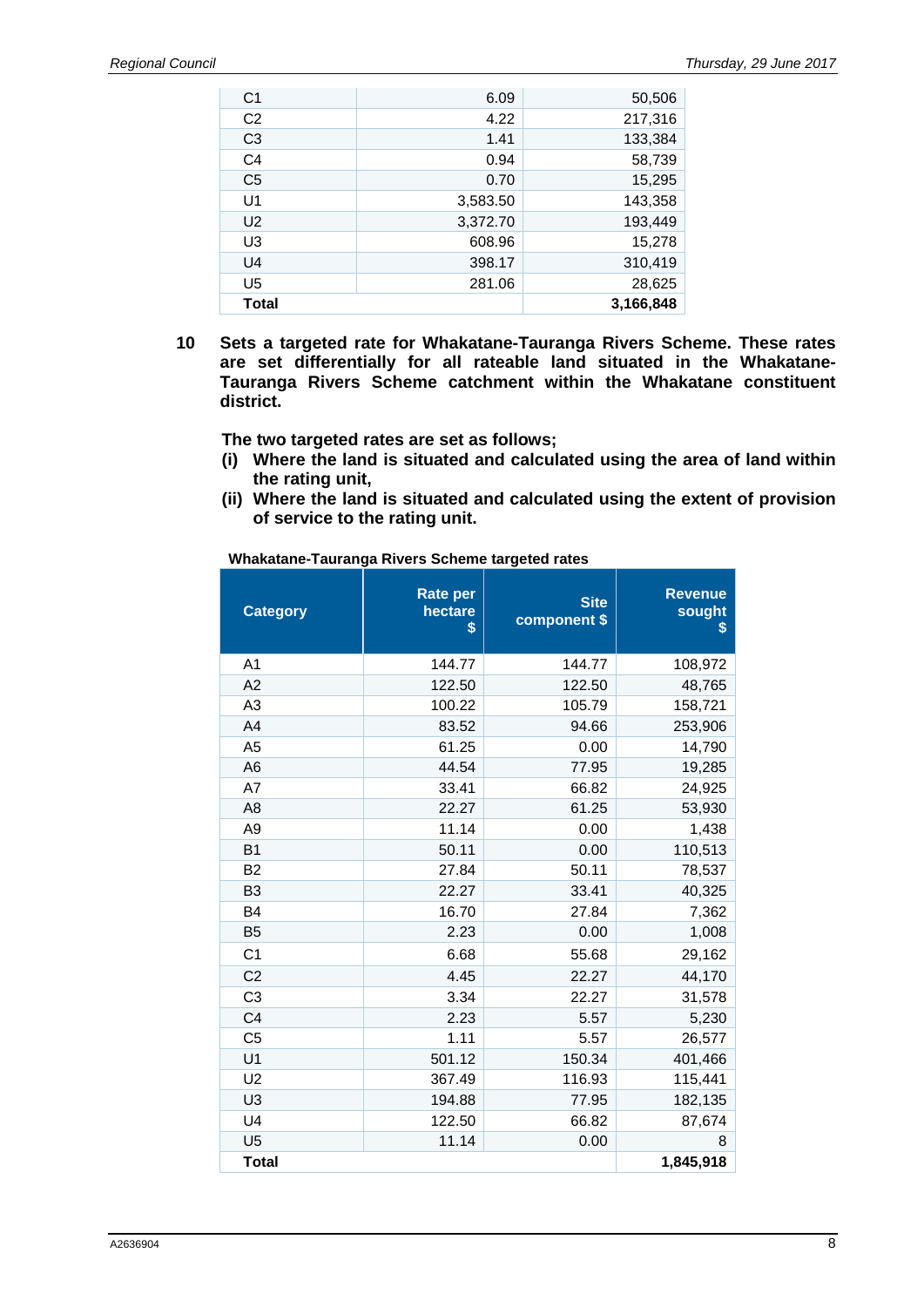**11 Sets targeted rates for the Waioeka-Otara Rivers Scheme. The rates are set differentially for all rateable land situated in the Waioeka-Otara Rivers Scheme catchment within the Opotiki constituent district.** 

**The two targeted rates are set as follows;**

- **(i) Where the land is situated and calculated using the area of land within the rating unit,**
- **(ii) Where the land is situated and calculated using the extent of provision of service to the rating unit.**

| <b>Category</b>               | <b>Rate per</b><br>hectare<br>\$ | <b>Site</b><br>component<br>\$ | <b>Revenue</b><br>sought<br>\$ |
|-------------------------------|----------------------------------|--------------------------------|--------------------------------|
| A <sub>1</sub> A              | 298.76                           | 344.72                         | 17,773                         |
| A2                            | 160.87                           | 252.80                         | 21,913                         |
| A <sub>2</sub> A              | 229.82                           | 287.27                         | 10,384                         |
| A <sub>3</sub>                | 137.89                           | 206.83                         | 104,047                        |
| A <sub>3</sub> A              | 183.85                           | 252.80                         | 5,279                          |
| A4                            | 114.91                           | 160.87                         | 61,988                         |
| A4A                           | 149.38                           | 206.83                         | 3,478                          |
| A <sub>5</sub>                | 103.42                           | 160.87                         | 47,574                         |
| A6                            | 80.44                            | 160.87                         | 732                            |
| A7                            | 68.94                            | 160.87                         | 8,308                          |
| A8                            | 57.45                            | 160.87                         | 74,849                         |
| <b>B1</b>                     | 45.96                            | 0.00                           | 12,395                         |
| B <sub>2</sub>                | 6.89                             | 0.00                           | 117                            |
| C <sub>1</sub>                | 11.49                            | 137.89                         | 33,870                         |
| C <sub>2</sub>                | 6.89                             | 137.89                         | 11,572                         |
| C <sub>3</sub>                | 4.60                             | 114.91                         | 11,310                         |
| C <sub>4</sub>                | 3.45                             | 45.96                          | 16,369                         |
| C <sub>5</sub>                | 2.30                             | 45.96                          | 2,551                          |
| C <sub>6</sub>                | 0.92                             | 45.96                          | 8,241                          |
| R                             | 2.30                             | 0.00                           | 218                            |
| U <sub>1</sub> A <sub>C</sub> | 1,378.89                         | 1,011.19                       | 38,467                         |
| U1AR                          | 689.45                           | 505.59                         | 57,602                         |
| U <sub>1</sub> C              | 1,103.12                         | 827.34                         | 124,138                        |
| U <sub>1</sub> R              | 551.56                           | 413.67                         | 347,721                        |
| U <sub>2</sub> AC             | 1,011.19                         | 735.41                         | 13,469                         |
| U <sub>2</sub> AR             | 505.59                           | 367.71                         | 42,098                         |
| U <sub>2</sub> C              | 735.41                           | 643.48                         | 8,327                          |
| U <sub>2</sub> R              | 367.71                           | 321.74                         | 99,173                         |
| U3R                           | 91.93                            | 183.85                         | 76,079                         |
| <b>Total</b>                  |                                  |                                | 1,260,042                      |

**Waioeka-Otara Rivers Scheme targeted rates**

**12 Sets a targeted rate for the Rangitaiki Drainage Rating Area. The rate is set differentially for all rateable land situated in the defined Rangitaiki Drainage Rating Area situated on the Rangitaiki Plains within the Whakatane constituent district.** 

**The targeted rate is set as follows;**

**(i) Where the land is situated and calculated using the area of land within the rating unit.**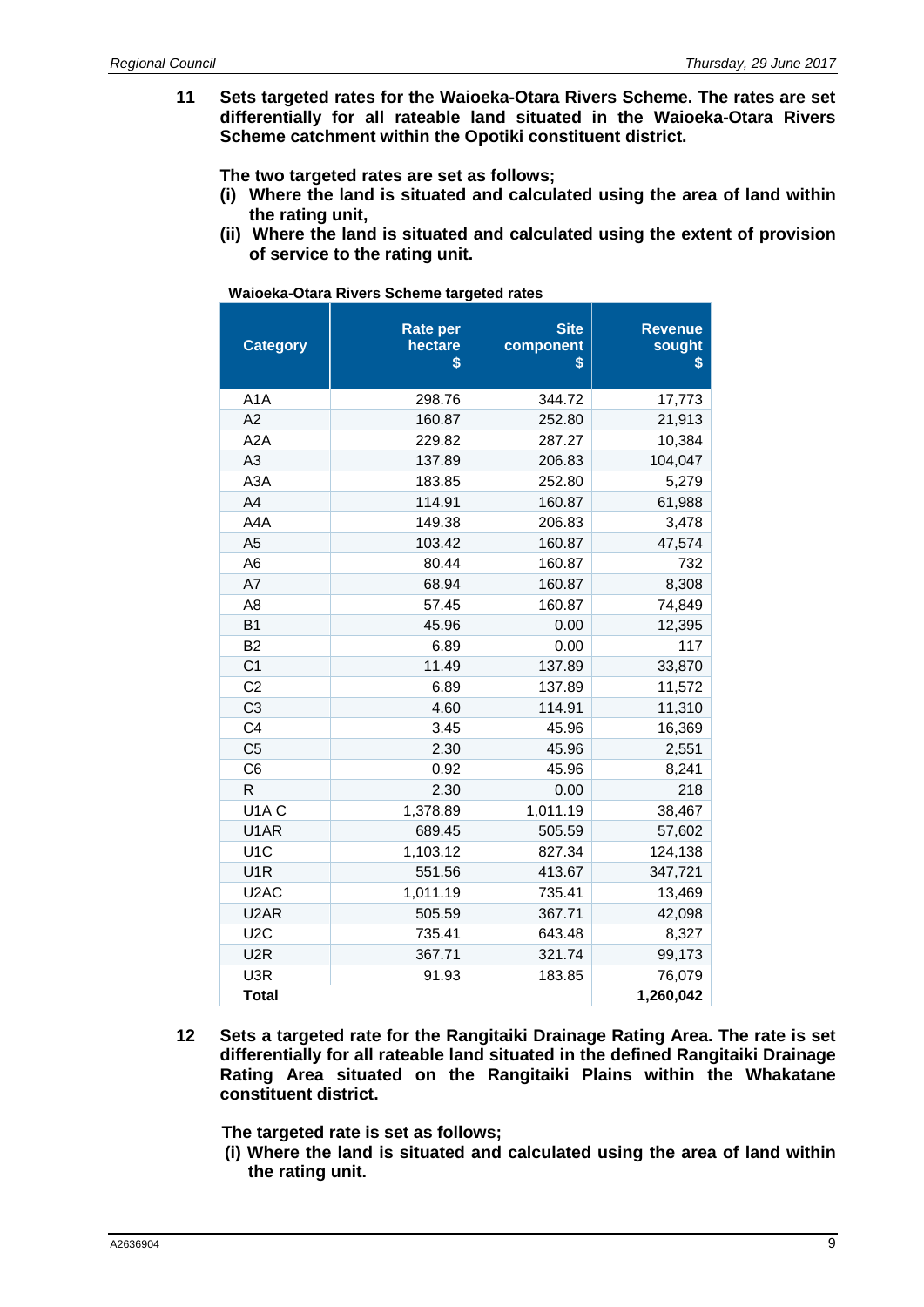#### **Rangitaiki Drainage targeted rates**

| <b>Category</b> | <b>Rate per</b><br>hectare<br>\$ | <b>Revenue</b><br>sought<br>S |
|-----------------|----------------------------------|-------------------------------|
| A               | 50.03                            | 387,764                       |
| B               | 45.03                            | 50,015                        |
| С               | 42.02                            | 60,631                        |
| D               | 36.52                            | 223,553                       |
| Е               | 30.02                            | 79,749                        |
| F               | 22.51                            | 55,570                        |
| G               | 17.01                            | 63,432                        |
| н               | 12.51                            | 1,395                         |
|                 | 6.00                             | 4,397                         |
| U1              | 100.06                           | 35,578                        |
| U <sub>2</sub>  | 50.03                            | 3,145                         |
| Total           |                                  | 965,229                       |

**13 Sets a targeted rate for passenger transport. The rate is set differentially as an amount per rating unit on all rateable properties within the defined boundaries of Tauranga City and Urban Rotorua.** 

**The passenger transport targeted rate is set as follows; (i) Where the rateable unit is situated.**

| Passenger Transport targeted rate |                      |                       |  |
|-----------------------------------|----------------------|-----------------------|--|
| Category                          | Rate per rating unit | <b>Revenue sought</b> |  |
| Tauranga City                     | 62.05                | 3,396,277             |  |
| Rotorua Urban                     | 34.55                | 758,047               |  |
| Total                             |                      | 4,154,324             |  |

**14 Sets a targeted rate for the Rotorua Lakes Programme. The rate is set differentially as an amount per rating unit on all rateable properties within the Rotorua constituent district.** 

**The Rotorua Lakes programme targeted rate is set as follows; (i) Area of land within the rating unit.**

**Rotorua Lakes Programme targeted rate**

| <b>Category - All Properties</b> | Rate per rating unit | <b>Revenue sought</b> |  |
|----------------------------------|----------------------|-----------------------|--|
| 0 - 1.9999ha                     | 111.64               | 2,822,288             |  |
| 2 - 9.9999ha                     | 238.17               | 165,765               |  |
| 10ha and over                    | 763.01               | 584,464               |  |
| Total                            |                      | 3,572,517             |  |

**15 Sets a targeted rate for Rotorua Air Action Plan Implementation. The rate is set differentially as a fixed amount per rating unit on all rateable properties within the defined boundary of Urban Rotorua.** 

**The Council sets the Rotorua Air Action Plan Implementation targeted rate as follows;**

**(i) Where the rateable unit is situated.**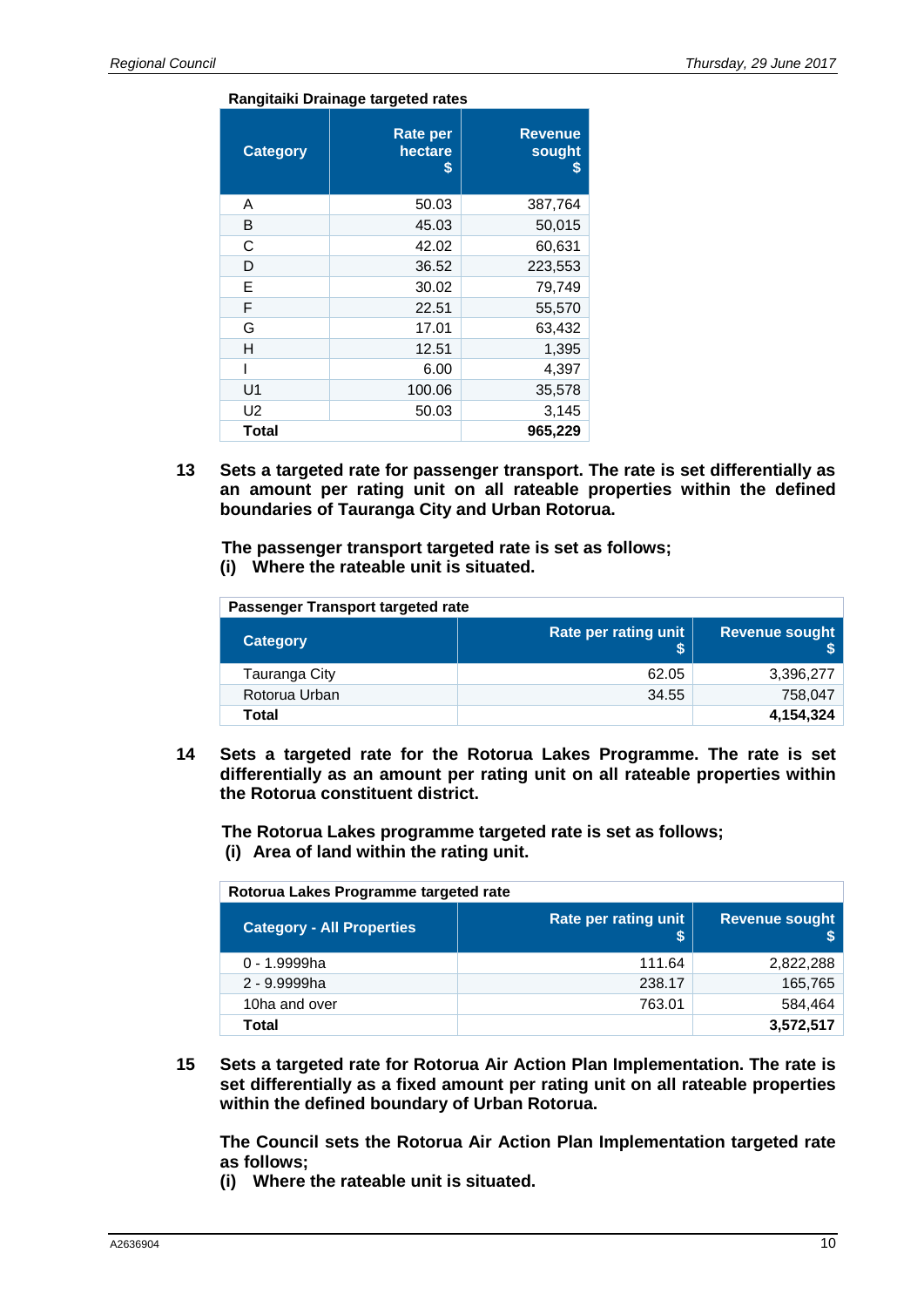**Rotorua Air Action Plan Implementation targeted rate**

| Category      | Rate per rating unit | Revenue sought |
|---------------|----------------------|----------------|
| Rotorua Urban | 36.24                | 794.807        |

**16 Sets a targeted rate for Rotorua Air Clean Heat Conversion. The rate is set differentially as an amount per rating unit within the defined boundary of Rotorua Airshed Area with liability to Council.** 

**The Council sets the Rotorua Air Clean Heat Conversion Implementation targeted rate as follows;**

**(i) Where the rateable unit is situated, and calculated based on the extent of loans provided by Council under the Clean Heat Conversion scheme.**

| Rotorua Air Clean Heat Conversion targeted rate |              |                       |
|-------------------------------------------------|--------------|-----------------------|
| <b>Category</b>                                 | Rate         | <b>Revenue sought</b> |
| <b>CH001</b>                                    | \$<br>680.00 | \$<br>23,120          |
| CH002                                           | 660.00       | 7,920                 |
| CH003                                           | 640.00       | 12,160                |
| <b>CH004</b>                                    | 620.00       | 14,260                |
| <b>CH005</b>                                    | 600.00       | 5,400                 |
| CH006                                           | 580.00       | 1,740                 |
| <b>CH007</b>                                    | 560.00       | 7,280                 |
| <b>CH008</b>                                    | 540.00       | 3,240                 |
| CH009                                           | 520.00       | 1,560                 |
| CH010                                           | 500.00       | 1,000                 |
| CH <sub>1</sub>                                 | 460.00       | 165,140               |
| CH <sub>2</sub>                                 | 455.00       | 25,480                |
| CH <sub>3</sub>                                 | 450.00       | 18,450                |
| CH <sub>4</sub>                                 | 445.00       | 14,240                |
| CH <sub>5</sub>                                 | 440.00       | 25,080                |
| CH <sub>6</sub>                                 | 435.00       | 15,660                |
| CH <sub>7</sub>                                 | 430.00       | 25,370                |
| CH <sub>8</sub>                                 | 425.01       | 13,600                |
| CH <sub>9</sub>                                 | 420.00       | 8,400                 |
| <b>CH10</b>                                     | 415.00       | 16,185                |
| <b>CH11</b>                                     | 410.00       | 11,070                |
| <b>CH12</b>                                     | 405.00       | 10,530                |
| <b>CH13</b>                                     | 400.00       | 8,400                 |
| <b>CH14</b>                                     | 395.00       | 19,355                |
| <b>CH15</b>                                     | 390.00       | 17,940                |
| <b>CH16</b>                                     | 385.00       | 19,250                |
| <b>CH17</b>                                     | 379.99       | 5,700                 |
| CH <sub>18</sub>                                | 375.00       | 10,125                |
| <b>CH19</b>                                     | 370.00       | 11,840                |
| <b>CH20</b>                                     | 365.00       | 7,300                 |
| <b>CH21</b>                                     | 360.00       | 6,120                 |
| <b>CH22</b>                                     | 355.01       | 2,840                 |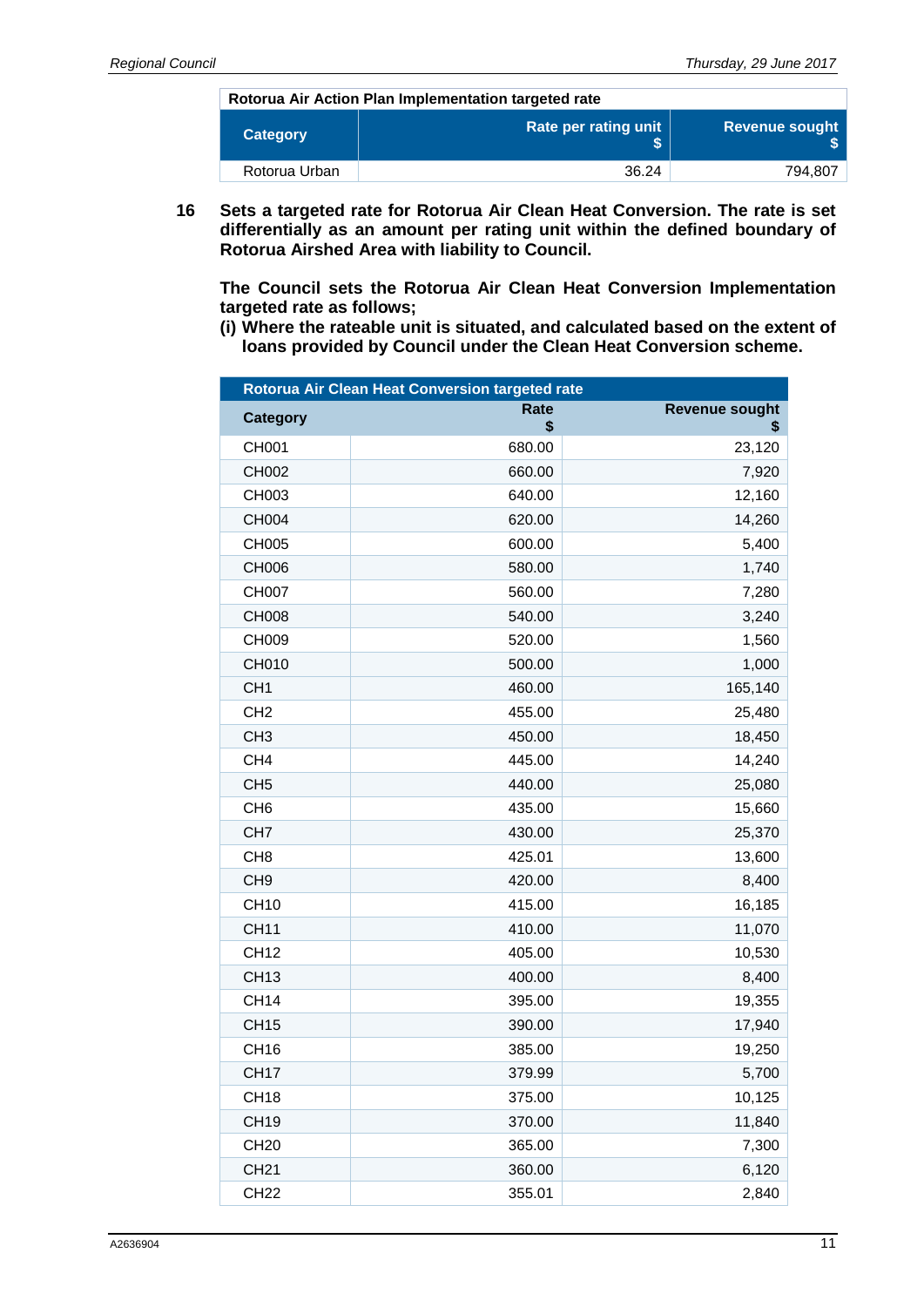| <b>CH23</b>  | 350.00 | 5,250   |
|--------------|--------|---------|
| <b>CH24</b>  | 345.00 | 11,730  |
| <b>CH25</b>  | 340.00 | 4,080   |
| <b>CH26</b>  | 335.00 | 5,695   |
| <b>CH27</b>  | 330.00 | 9,570   |
| <b>CH28</b>  | 325.00 | 13,975  |
| <b>CH29</b>  | 320.00 | 4,160   |
| <b>CH30</b>  | 315.00 | 3,780   |
| <b>CH31</b>  | 310.01 | 2,480   |
| <b>CH32</b>  | 305.00 | 2,135   |
| <b>CH33</b>  | 300.00 | 5,700   |
| <b>CH34</b>  | 295.00 | 4,720   |
| <b>CH35</b>  | 290.00 | 2,610   |
| <b>CH36</b>  | 285.00 | 1,140   |
| <b>CH37</b>  | 280.00 | 2,240   |
| <b>CH38</b>  | 275.00 | 1,100   |
| <b>CH39</b>  | 270.00 | 540     |
| <b>CH40</b>  | 265.00 | 530     |
| <b>CH41</b>  | 260.00 | 520     |
| <b>CH42</b>  | 255.00 | 510     |
| <b>CH43</b>  | 250.00 | 1,250   |
| <b>CH44</b>  | 245.00 | 490     |
| <b>CH45</b>  | 240.01 | 480     |
| <b>CH46</b>  | 235.00 | 705     |
| <b>CH47</b>  | 230.00 | 230     |
| <b>CH48</b>  | 225.40 | 1,127   |
| <b>Total</b> |        | 622,502 |

**17 Sets targeted rates for the minor rivers and drainage scheme rates. The rates are set differentially for all rateable land situated in the defined communal pumped drainage and defined minor river and drainage schemes areas.** 

**The Council sets one targeted rate for each scheme as follows;**

**(i) Where the land is situated and calculated using the area of land within the rating unit.** 

| Waiotahi River District targeted rates |  |
|----------------------------------------|--|
|                                        |  |

| <b>Category</b> | <b>Rate per</b><br>hectare<br>S | <b>Revenue</b><br>sought |
|-----------------|---------------------------------|--------------------------|
| A               | 42.37                           | 4,602                    |
| B               | 33.90                           | 5,512                    |
| С               | 25.42                           | 4,860                    |
| D               | 14.12                           | 718                      |
| Е               | 8.47                            | 643                      |
| F               | 4.24                            | 800                      |
| <b>Total</b>    |                                 | 17,135                   |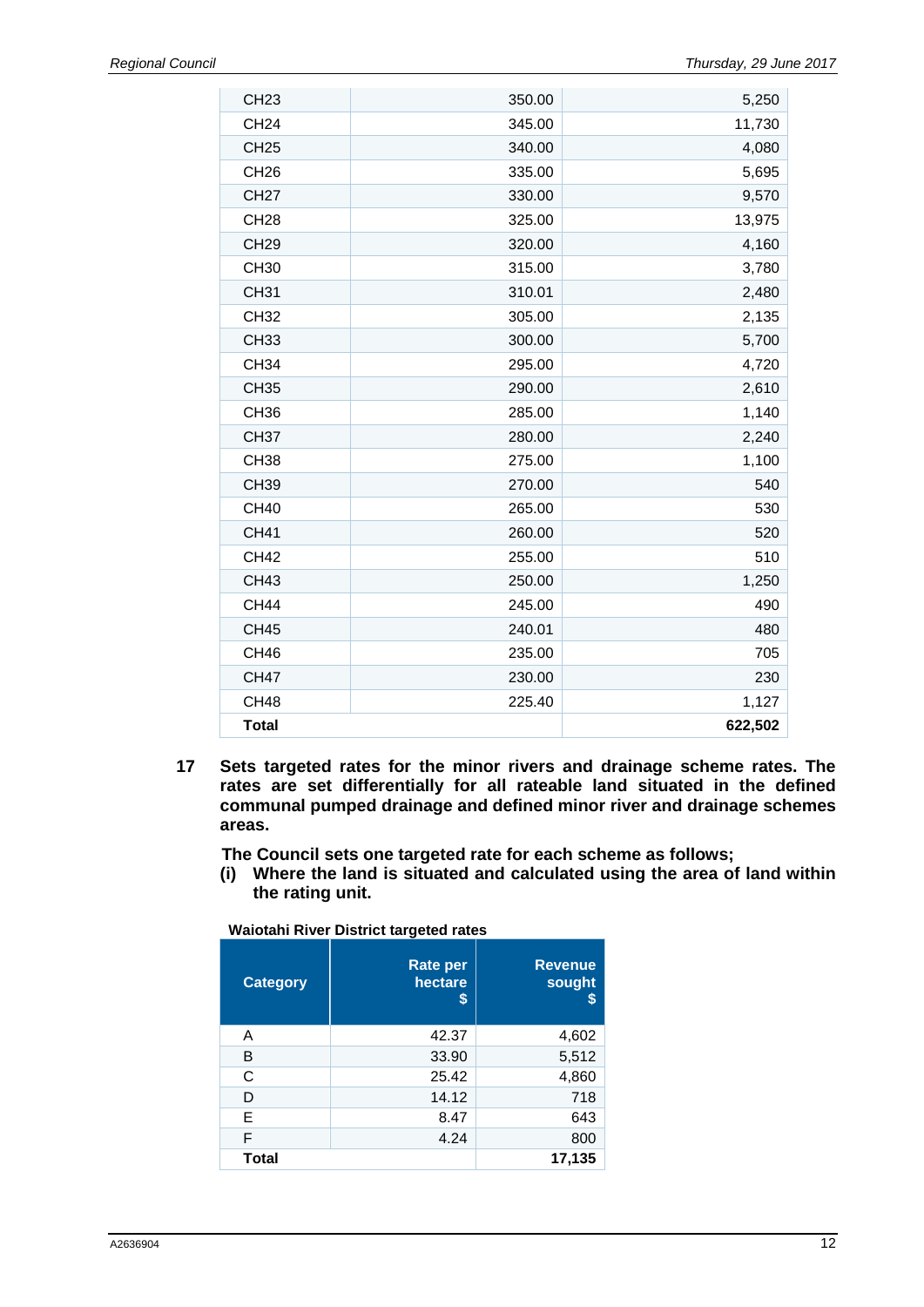#### **Huntress Creek Drainage District targeted rates**

| <b>Category</b> | <b>Rate per</b><br>hectare<br>S | <b>Revenue</b><br>sought<br>S |
|-----------------|---------------------------------|-------------------------------|
| A               | 19.45                           | 4,098                         |
| в               | 14.91                           | 1,183                         |
| C               | 9.73                            | 706                           |
| D               | 6.48                            | 346                           |
| Е               | 4.54                            | 149                           |
| F               | 1.95                            | 649                           |
| <b>Total</b>    |                                 | 7,131                         |

**Waiotahi Drainage District targeted rates**

| <b>Category</b> | <b>Rate per</b><br>hectare<br>S | <b>Revenue</b><br>sought<br>\$ |
|-----------------|---------------------------------|--------------------------------|
| Α               | 23.78                           | 2,031                          |
| B               | 19.82                           | 4,119                          |
| C               | 15.85                           | 1,001                          |
| D               | 11.89                           | 534                            |
| E               | 7.93                            | 34                             |
| F               | 3.96                            | 907                            |
| Total           |                                 | 8,626                          |

#### **Omeheu West Communal Pumped Drainage Scheme targeted rate**

| <b>Category</b> | <b>Rate per</b><br>hectare<br>S | <b>Revenue</b><br>sought<br>\$ |
|-----------------|---------------------------------|--------------------------------|
| А               | 30.91                           | 1,081                          |
| В               | 27.48                           | 467                            |
| C               | 6.87                            | 292                            |
| <b>Total</b>    |                                 | 1,840                          |

#### **Awaiti West Pumped Drainage Scheme targeted rate**

| <b>Category</b> | <b>Rate per</b><br>hectare<br>S | <b>Revenue</b><br>sought<br>\$ |
|-----------------|---------------------------------|--------------------------------|
| A               | 283.33                          | 3,570                          |
| B               | 130.33                          | 19,184                         |
| C               | 56.67                           | 11,183                         |
| n               | 28.33                           | 1,368                          |
| Total           |                                 | 35,305                         |

#### **Withy Communal Pumped Drainage Scheme targeted rates**

| <b>Category</b> | Rate per<br>hectare | <b>Revenue</b><br>sought |
|-----------------|---------------------|--------------------------|
|                 | 188.26              | 12,417                   |
|                 |                     |                          |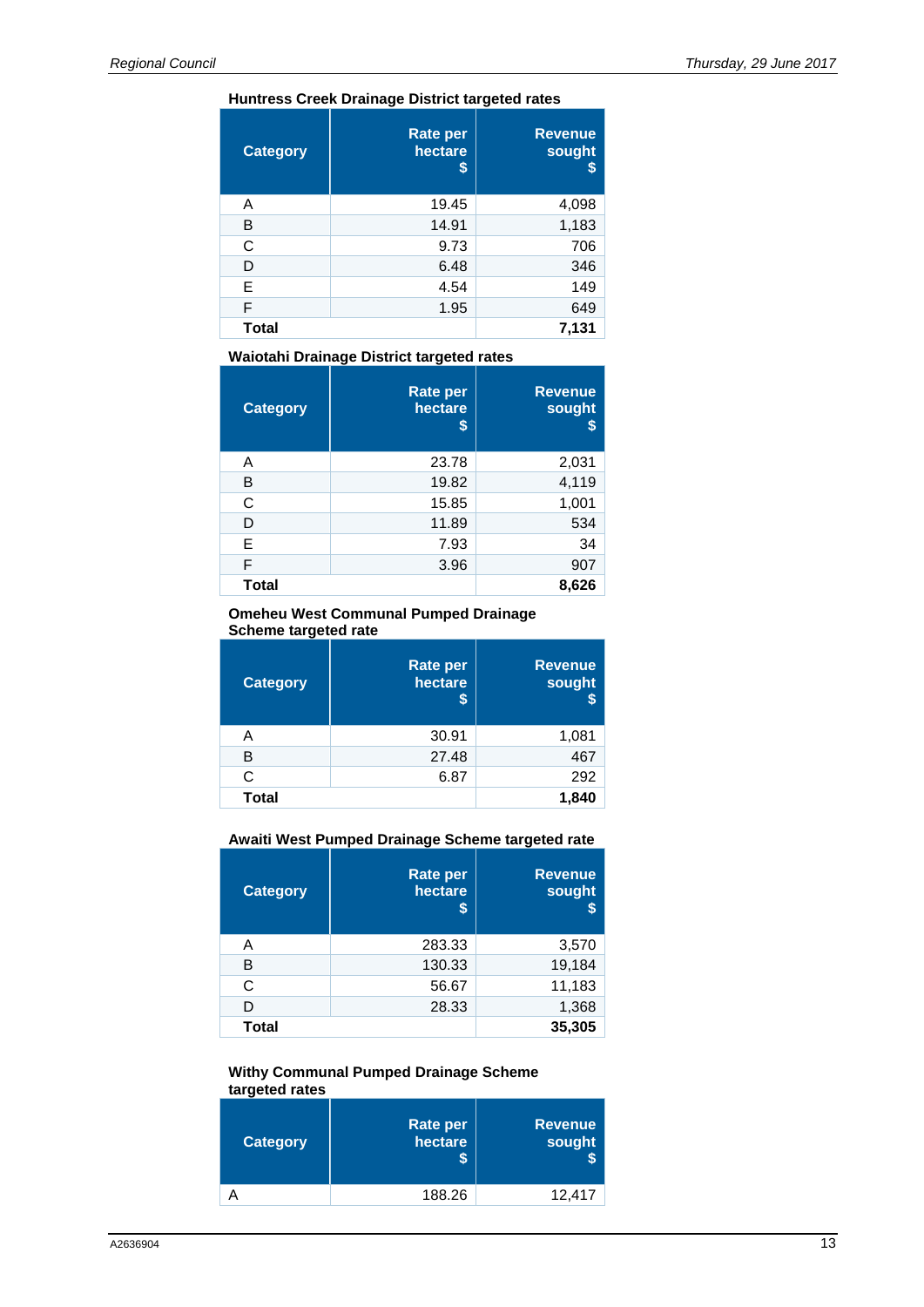| Total |        | 19,320 |
|-------|--------|--------|
|       | 37.65  | 1,646  |
| B     | 112.95 | 5,257  |

#### **Omeheu Adjunct Communal Pumped Drainage Scheme targeted rates**

| <b>Category</b> | <b>Rate per</b><br>hectare<br>S | <b>Revenue</b><br>sought<br>S |
|-----------------|---------------------------------|-------------------------------|
| A               | 43.16                           | 444                           |
| B               | 32.37                           | 2,594                         |
| C               | 23.74                           | 1,322                         |
| D               | 12.95                           | 1,131                         |
| Е               | 6.47                            | 351                           |
| F               | 2.16                            | 51                            |
| <b>URBAN</b>    | 114.37                          | 4,918                         |
| <b>Total</b>    |                                 | 10,811                        |

#### **Lawrence Communal Pumped Drainage Scheme targeted rates**

| <b>Category</b> | <b>Rate per</b><br>hectare<br>S | <b>Revenue</b><br>sought<br>S |
|-----------------|---------------------------------|-------------------------------|
| Α               | 303.44                          | 8,557                         |
| в               | 242.75                          | 1,117                         |
| C               | 151.72                          | 1,074                         |
| D               | 75.86                           | 1,097                         |
| <b>Total</b>    |                                 | 11,845                        |

#### **Murray's Communal Pumped Drainage Scheme targeted rates**

| <b>Category</b> | <b>Rate per</b><br>hectare<br>S | <b>Revenue</b><br>sought |
|-----------------|---------------------------------|--------------------------|
| А               | 73.84                           | 11,267                   |
| в               | 53.17                           | 875                      |
| C               | 47.26                           | 2,265                    |
| D               | 20.68                           | 1,119                    |
| <b>Total</b>    |                                 | 15,526                   |

**18 Sets targeted rates uniformly for all rateable land situated in the defined drainage and defined minor river and drainage schemes areas.** 

**The rates are set as follows;**

**(i) Where the land is situated and calculated using the land area of each scheme.** 

**Minor Drainage Schemes targeted uniform rates**

| <b>Category</b> | Rate per<br>hectare | <b>Revenue</b><br>sought |
|-----------------|---------------------|--------------------------|
|-----------------|---------------------|--------------------------|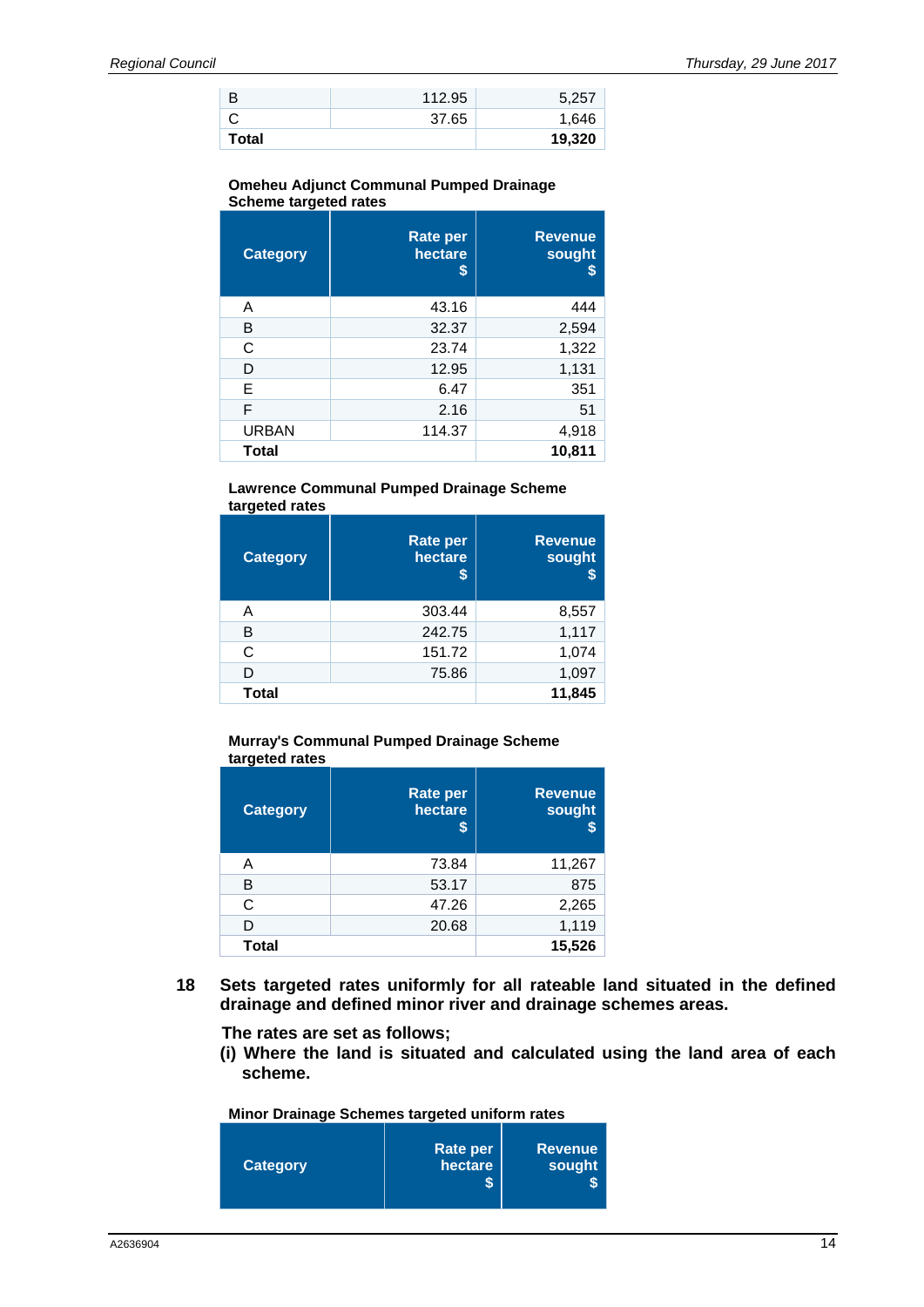| Angle Road             | 58.38  | 13,398  |
|------------------------|--------|---------|
| Awakeri                | 19.94  | 5,693   |
| <b>Baird-Miller</b>    | 45.96  | 6,325   |
| Foubister              | 31.78  | 3,335   |
| Gordon                 | 173.02 | 17,020  |
| Greigs Road            | 45.77  | 32,660  |
| Hyland-Ballie          | 86.39  | 20,355  |
| Riverslea Road         | 224.44 | 6,900   |
| Kuhanui                | 42.97  | 3,565   |
| Longview-Richlands     | 47.62  | 5,520   |
| Luxton                 | 12.09  | 2,645   |
| Massey                 | 47.99  | 20,470  |
| <b>Nicholas</b>        | 21.45  | 6,210   |
| Noord-Vierboon         | 0.98   | 115     |
| Omeheu East            | 92.15  | 38,640  |
| Reynolds               | 16.98  | 2,185   |
| Robins Road            | 83.06  | 15,525  |
| <b>Thompson-Ernest</b> | 30.09  | 16,330  |
| Travurzas              | 24.97  | 4,945   |
| Poplar Lane            | 32.72  | 1,840   |
| Awaiti East            | 104.10 | 14,835  |
| Total                  |        | 238,511 |

**19 Sets the following instalment due dates for all rates other than the Minor River and Drainage Scheme rates as set out below. The due dates for each territorial constituent area are for an equal amount of the rates.**

| 25 August 2017<br><b>Instalment One</b> |  |  |  |
|-----------------------------------------|--|--|--|
| 24 November 2017                        |  |  |  |
| 23 February 2018                        |  |  |  |
| 25 May 2018                             |  |  |  |
| <b>Opotiki District</b>                 |  |  |  |
| 25 August 2017                          |  |  |  |
| 24 November 2017                        |  |  |  |
| 23 February 2018                        |  |  |  |
| 25 May 2018                             |  |  |  |
| <b>Rotorua District</b>                 |  |  |  |
| 20 August 2017                          |  |  |  |
| 20 November 2017                        |  |  |  |
| 20 February 2018                        |  |  |  |
| 20 May 2018                             |  |  |  |
| <b>Taupo District</b>                   |  |  |  |
| 21 August 2017                          |  |  |  |
| 20 November 2017                        |  |  |  |
| 20 February 2018                        |  |  |  |
| 21 May 2018                             |  |  |  |
| <b>Tauranga City</b>                    |  |  |  |
| 31 August 2017                          |  |  |  |
| 28 February 2018                        |  |  |  |
| <b>Western Bay of Plenty District</b>   |  |  |  |
| 22 September 2017                       |  |  |  |
|                                         |  |  |  |

**(i) The respective instalment due dates are as follows;**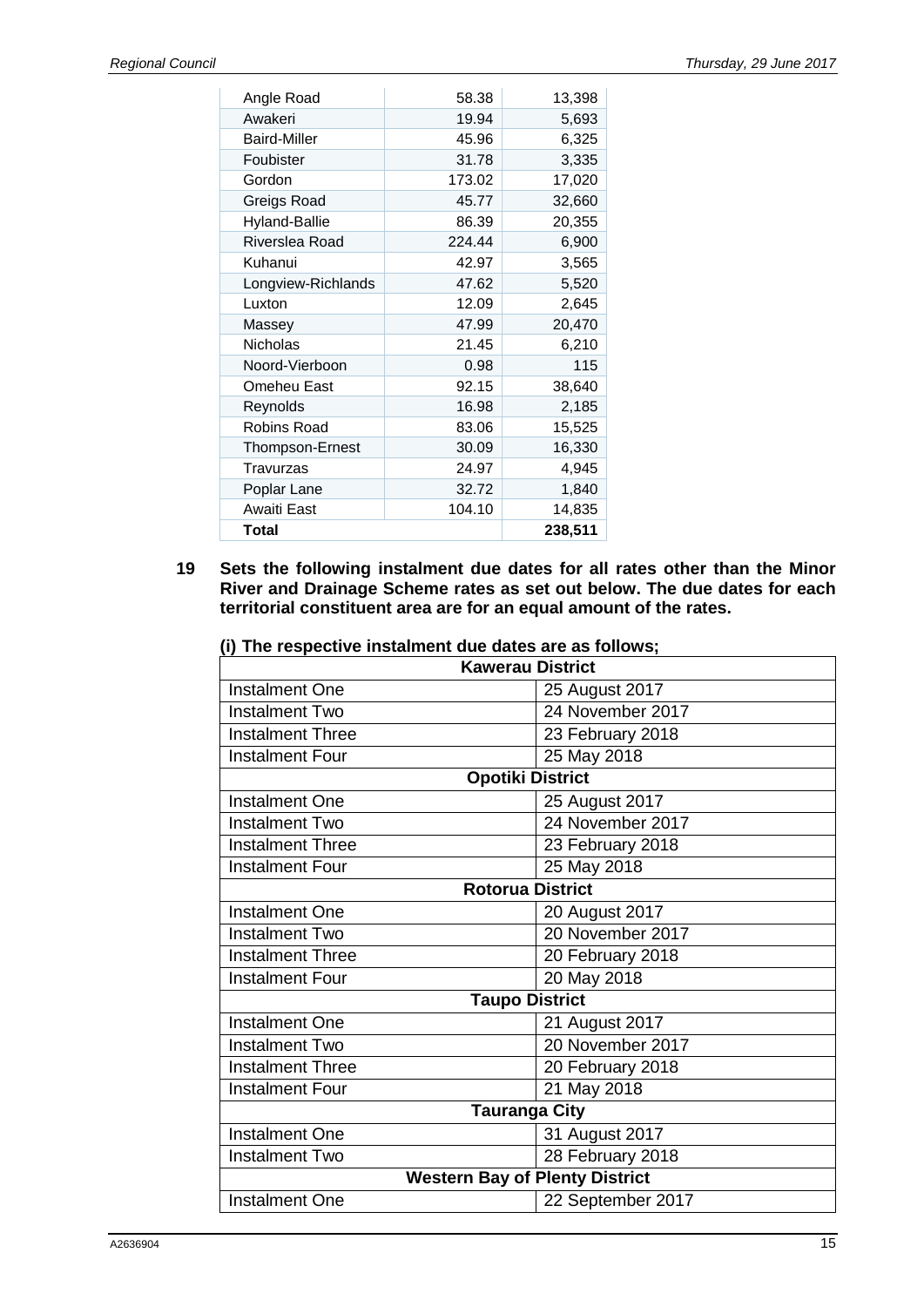| Instalment Two            | 23 February 2018 |  |
|---------------------------|------------------|--|
| <b>Whakatane District</b> |                  |  |
| Instalment One            | 25 August 2017   |  |
| <b>Instalment Two</b>     | 24 November 2017 |  |
| <b>Instalment Three</b>   | 23 February 2018 |  |
| Instalment Four           | 25 May 2018      |  |

- **20 Sets the following penalties regime for all rates other than the Minor River and Drainage Scheme rates;**
	- **1. Pursuant to sections 57 and 58(1)(a) of the Local Government (Rating) Act 2002, with respect to rates assessed in the 2017/18 year, a penalty of 10% for all areas other than the Kawerau District and 5% for the Kawerau District will be added to the amount of any instalment that has been assessed after 1 July 2017 and which is unpaid after the relevant due date set out in section 19. The penalty will be added on 6 July 2017.**
	- **2. Pursuant to sections 57 and 58(1)(b) of the Local Government (Rating) Act 2002, with respect to rates assessed before 1 July 2017, a penalty of 10% for all areas other than the Kawerau District and 5% for the Kawerau District will be added to any rates unpaid on 6 July 2017.**

|                                       | <b>Penalty assessed</b><br>date | <b>Penalty application date</b> |
|---------------------------------------|---------------------------------|---------------------------------|
| <b>Rotorua District</b>               | 1 July 2017                     | 6 July 2017                     |
| <b>Taupo District</b>                 | 1 July 2017                     | 6 July 2017                     |
| <b>Western Bay of Plenty District</b> | 1 July 2017                     | 6 July 2017                     |
| <b>Kawerau District</b>               | 4 July 2017                     | 6 July 2017                     |
| Tauranga City                         | 1 July 2017                     | 6 July 2017                     |
| <b>Whakatane District</b>             | 1 October 2017                  | 2 October 2017                  |

**The respective additional penalty dates are as follows;**

**3. Pursuant to sections 57 and 58(1)(c) of the Local Government (Rating) Act 2002, with respect to rates assessed in previous financial years, a further penalty of 10% for all areas other than the Kawerau District and 5% for the Kawerau District will be added on any rates to which a penalty has been added under (b) if the rates remain unpaid six months after the previous penalty was added.**

**The respective additional penalty dates are as follows;**

|                                       | <b>Penalty assessed</b><br>date | <b>Penalty application date</b> |
|---------------------------------------|---------------------------------|---------------------------------|
| <b>Western Bay of Plenty District</b> | 1 January 2018                  | 6 January 2018                  |
| <b>Rotorua District</b>               | 1 January 2018                  | 6 January 2018                  |
| <b>Kawerau District</b>               | 4 January 2018                  | 6 January 2018                  |
| <b>Tauranga City</b>                  | <b>5 January 2018</b>           | 6 January 2018                  |

- **21 Set that Minor River and Drainage Scheme rates shall be payable at the office of the Bay of Plenty Regional Council, Quay Street, P O Box 364, Whakatane in one instalment on or by 20 January 2018.**
- **22 Set the following penalties regime for the Minor River and Drainage Scheme rates:**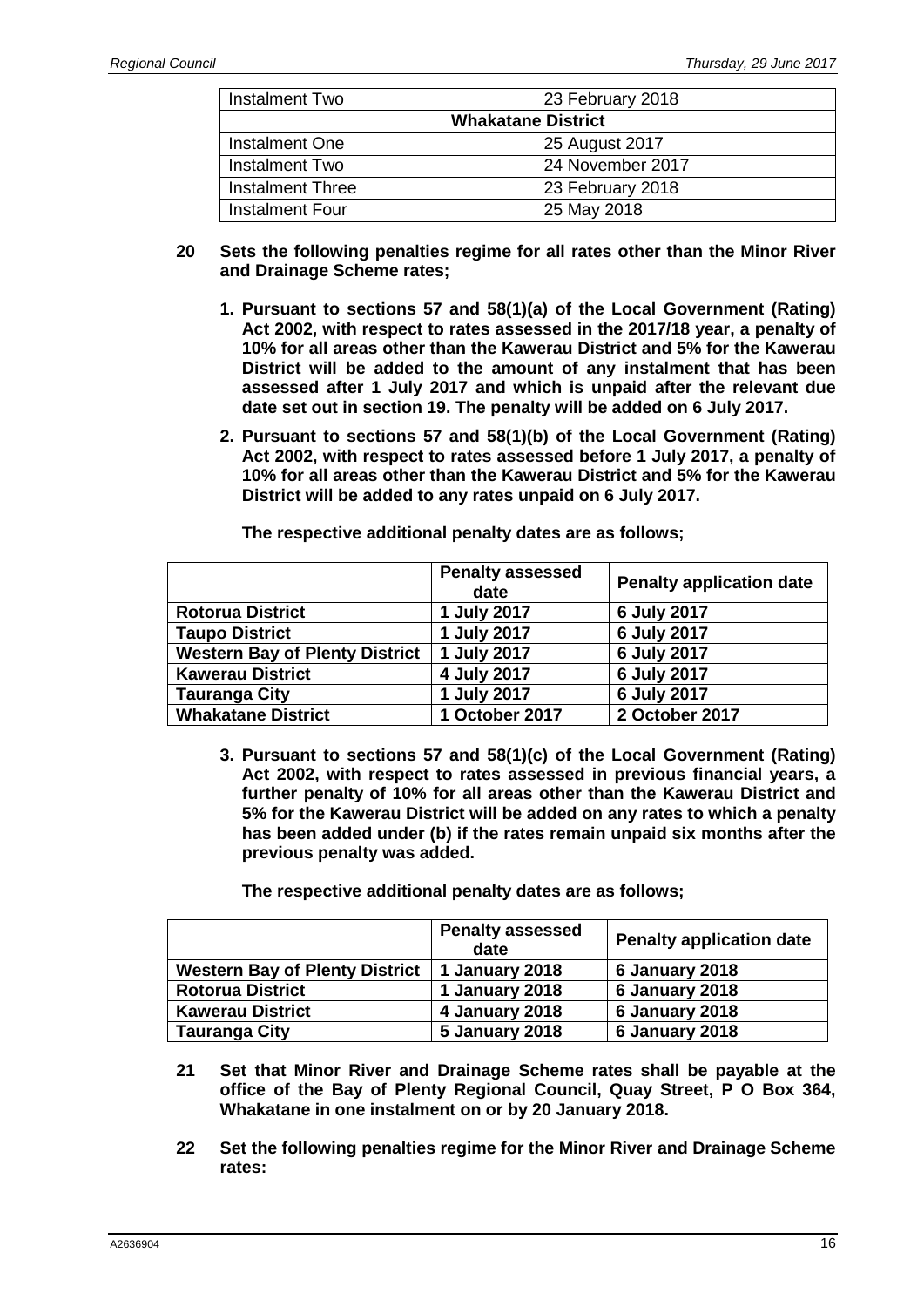- **(i) Pursuant to sections 57 and 58(1)(a) of the Local Government (Rating) Act 2002, with respect to the Minor River and Drainage Scheme rates assessed in the 2017/18 year, a penalty of 10% will be added to the amount that remains unpaid after the date stated above, on 20 February 2018.**
- **(ii) Pursuant to sections 57 and 58(1)(b) of the Local Government (Rating) Act 2002, with respect to Minor River and Drainage Scheme rates assessed before 1 July 2017, a penalty of 10% will be added on any rates that remain unpaid on 6 July 2017. The penalty will be added on 7 July 2017.**
- **(iii) Pursuant to sections 57 and 58(1)(c) of the Local Government (Rating) Act 2002, with respect to Minor River and Drainage Scheme rates, a further penalty of 10% will be added on any rates to which a penalty has been added under (ii) if the rates remain unpaid six months after the previous penalty was added. The penalty will be added on 20 February 2018.'**
- **23 Pursuant to section 27(7) of the Local Government (Rating) Act 2002, the Council delegates' authority to the constituent district and city councils of the Bay of Plenty region to keep and maintain the rating information database for those areas on its behalf.**
- **24 Appoints in accordance with section 53 of the Local Government (Rating) Act 2002 the constituent district and city councils of the Bay of Plenty region, i.e. Kawerau District Council, Opotiki District Council, Rotorua District Council, Taupo District Council, Tauranga City Council, Western Bay of Plenty District Council, Whakatane District Council, to collect the rates assessed by Bay of Plenty Regional Council, excluding Minor River and Drainage Scheme targeted rates.**
- **25 Agrees that in respect of the Minor River and Drainage Scheme targeted rates which are collected directly by the Bay of Plenty Regional Council, where the total amount of rates payable, in respect of any property is \$9.99 or less, pursuant to Section 54 of the Local Government (Rating) Act 2002, the rates payable in respect of the property will not be collected.**
- **26 Confirms that the decision has a medium level of significance as determined by the Council's Significance and Engagement Policy. Council has identified and assessed different options and considered community views as part of making the decision, in proportion to the level of significance.**

**Crosby/Cronin CARRIED**

## 10.4 **Appointment of an Informal Voting Member to Te Maru o Kaituna River Authority**

The report asked Council to appoint an additional member (and alternate) to Te Maru o Kaituna River Authority (the Authority). It was noted that Council's current membership on the Authority comprised Councillor Tahana as the primary member and Councillor Nees as the alternate.

Support was shown to appoint Councillor Nees as the additional primary member and Councillor McDonald to be appointed as the alternate, for the reasons that it provided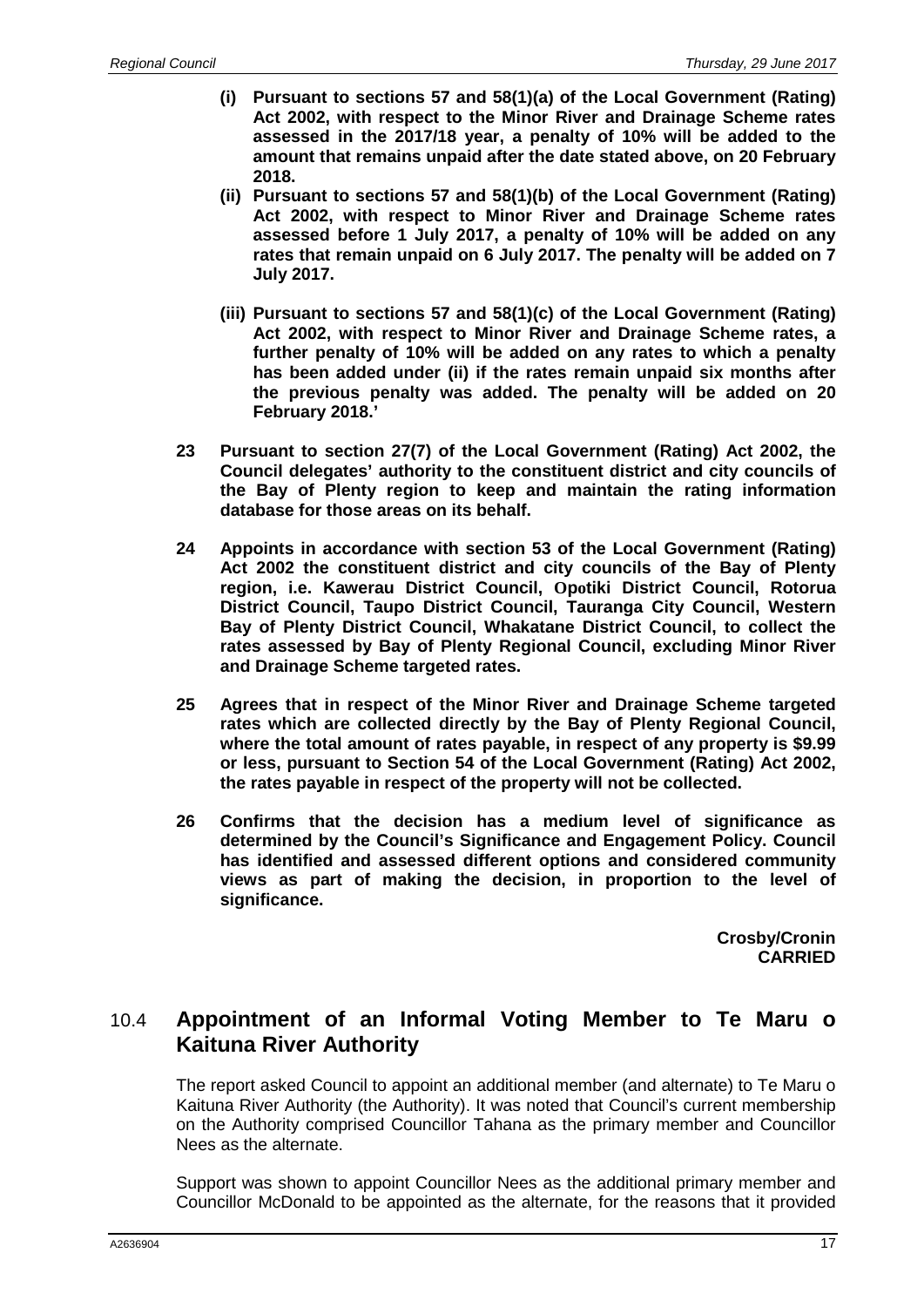fair representation on the Authority and took into account Councillor Nees' existing membership and experience on the Authority as the current alternate.

### **Resolved**

**That the Regional Council:**

- **1 Receives the report, Appointment of an Informal Voting Member to Te Maru o Kaituna River Authority;**
- **2 Notes the decision by Te Maru o Kaituna River Authority to extend Te Komiti Nui o Ngāti Whakaue informal membership of the Authority with full voting rights and the consequent need to appoint an additional Council member with the same status to the Authority;**
- **3 Appoints Councillor Nees to Te Maru o Kaituna River Authority as the additional primary member and Councillor McDonald as the alternate for the Bay of Plenty Regional Council for a three-year term from the date of appointment.**

**Thompson/Thurston CARRIED**

### 10.5 **Presentation from Tauranga City Council on the Tauranga Marine Precinct**

*Refer PowerPoint Presentation Objective ID A2653323.*

Tauranga City Council (TCC) Tauranga Marine Precinct Project Director Phil Wardale presented an update on progress made with the Tauranga Marine Precinct. An overview was provided on preparation for civil works, vessel hoist construction, land utilisation and wharf development.

Councillors congratulated TCC and the Project staff on their progress. Mr Wardale commended Council's decision to invest funds into the project, which would enable significant gains for the marine industry and New Zealand as well as allowing the remnant harbour bridge site to be utilised.

Clarification was provided regarding funding contributions and completion date for the vessel hoist anticipated in late 2017. A query was raised regarding height restrictions and potential impacts for the Tauranga Airport, which was noted accordingly.

## **Resolved**

**That the Regional Council:**

- **1 Receives the report, Presentation from Tauranga City Council on the Tauranga Marine Precinct;**
- **2 Notes the progress achieved for this project.**

**Leeder/Crosby CARRIED**

### **Adjournment**

The meeting adjourned at 10:55 am and reconvened at 11:18 am.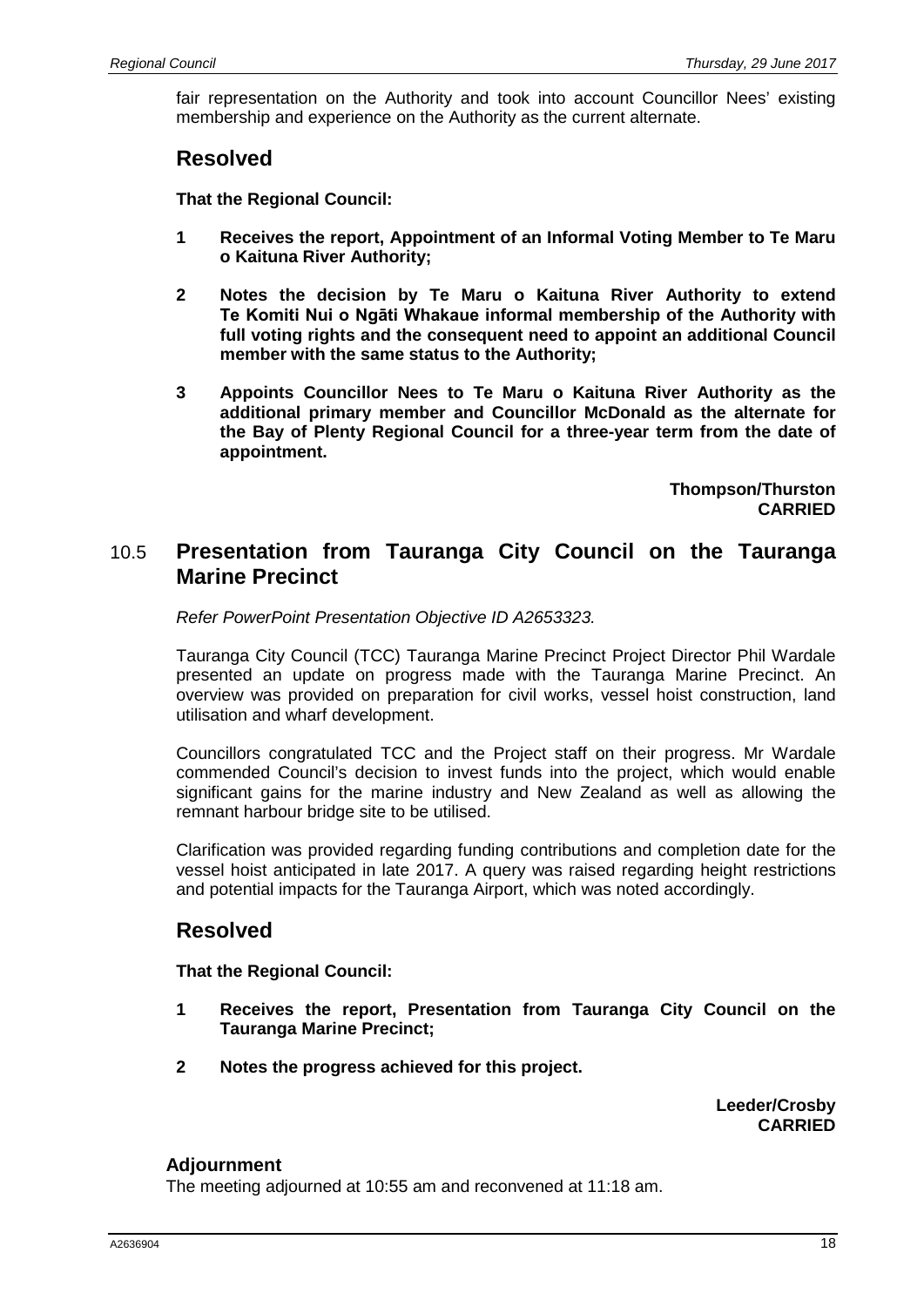## 10.6 **Awatarariki Fanhead Risk Reduction**

The report asked Council to consider a regulatory response to reduce high debris flow risk to people and property in the Awatarariki Fanhead area at Matatā.

Members were advised the recommendations aligned with a report, which Whakatane District Council (WDC) would be considering the same day. Subject to those outcomes, Regional Council could anticipate a private plan change request at the end August.

Councillors acknowledged the emotional toll placed on affected residents, their need for certainty and for the issue to be expedited without delay. Comment was raised that while Council would facilitate a plan change process, no pre-determination should be inferred or made.

It was clarified that while recommendation three was not essential, it provided a clear message to WDC that Regional Council would not be initiating a plan change.

### **Resolved**

**That the Regional Council:**

- **1 Receives the report, Awatarariki Fanhead Risk Reduction;**
- **2 Notes the direction provided by the Audit & Risk Committee at its meeting on 13 June 2017 in confidence and that the position of Council is as follows:**
	- **Whakatane District Council is leading a process to manage the Awatarariki fanhead debris-flow risk.**
	- **The state of the Awatarariki fanhead as a high risk debris-flow and the solutions to reduce risk need to be identified by Whakatane District Council.**
	- **Planning decisions need to be expedited as soon as possible to give certainty to the Matata community and residents.**
	- **Any request to Bay of Plenty Regional Council for a private plan change to introduce a regional rule to extinguish existing use rights will require a public process and independent hearings panel.**
- **3 Advises Whakatāne District Council that if they wish to seek a regional rule extinguishing existing use rights in the Awatarariki Fanhead area, a request for a private change to the relevant regional plan can be made which the Regional Council will consider under Schedule 1 of the Resource Management Act 1991.**

**Cronin/von Dadelszen CARRIED**

Councillor Marr requested that his vote **AGAINST** be recorded.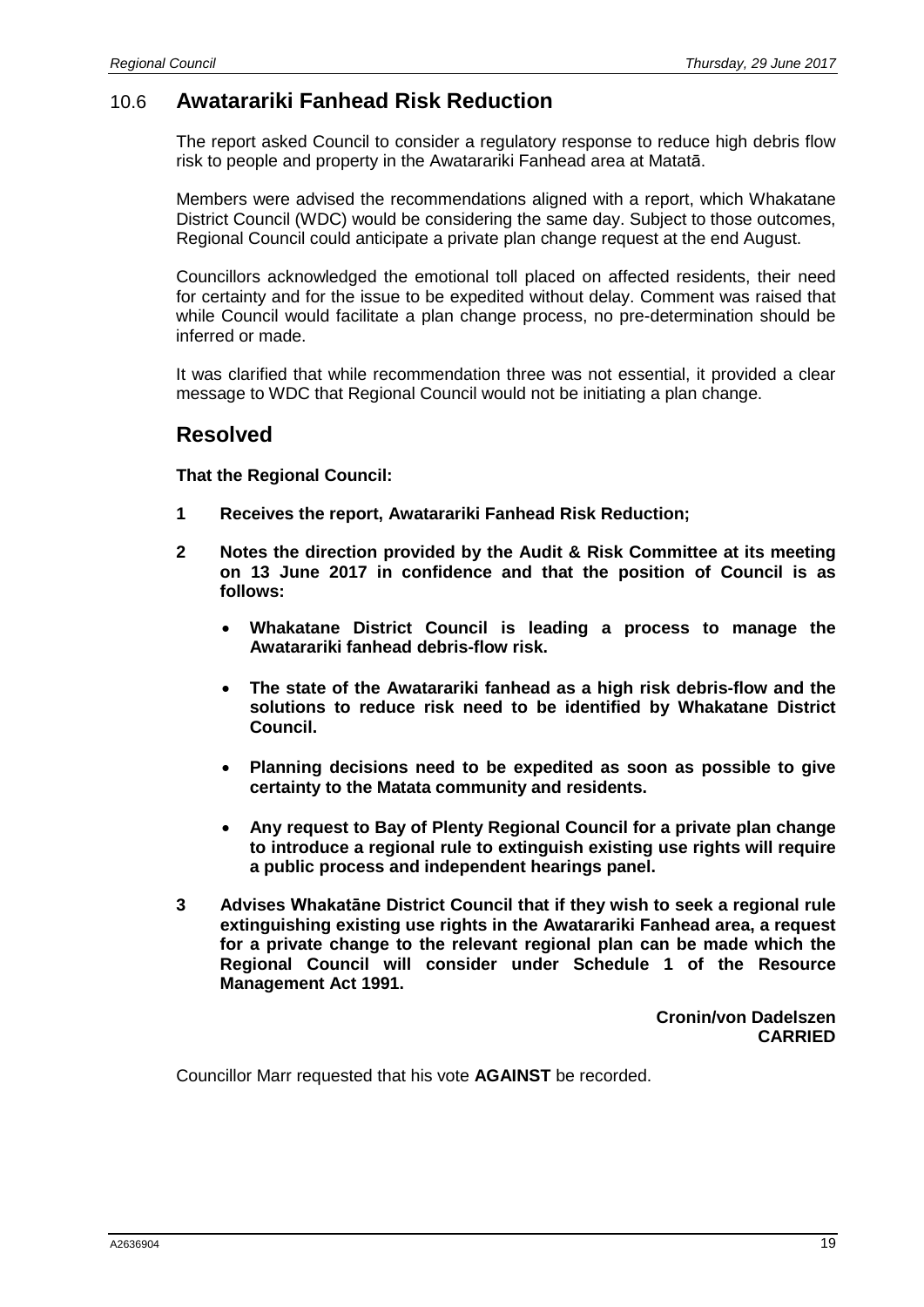## 10.7 **Update on Local Government Act Amendment Bill (No.2)**

The report provided an update on the LGA Amendment Bill (the Bill) following the Local Government and Environment Select Committee's report back to the House on 15 June 2017. It was noted that a letter was subsequently received from the Minister of Local Government advising that the substantial proposed changes to the Bill would not change its intention to enable councils to more easily collaborate to deliver services to their communities.

Concern was raised on some points of the Bill relating to council controlled organisations (CCOs). It was also clarified that there was no further opportunity for public submissions to the Bill.

## **Resolved**

**That the Regional Council:**

**1 Receives the report,** *Update on Local Government Act Amendment Bill (No.2).*

> **Crosby/Bruning CARRIED**

# **Change to Order of Business**

The Chairman advised that Public Excluded Item 9.2 'Quayside Holdings Limited – 201718 Statement of Intent' would be deferred to later in the meeting to accommodate the delayed arrival of external presenters.

# 11 **Public Excluded Section**

**Resolution to exclude the public**

**THAT the public be excluded from the following parts of the proceedings of this meeting.**

**The general subject of each matter to be considered while the public is excluded, the reason for passing this resolution in relation to each matter, and the specific grounds under section 48(1) of the Local Government Official Information and Meetings Act 1987 for the passing of this resolution are as follows:**

| <b>General Subject of Matter to</b><br>be Considered                    | <b>Reason for passing this</b><br>resolution in relation to<br>this matter                                                                   | <b>Grounds under Section 48(1)</b><br><b>LGOIMA 1987 for passing</b><br>this resolution |
|-------------------------------------------------------------------------|----------------------------------------------------------------------------------------------------------------------------------------------|-----------------------------------------------------------------------------------------|
| 9.1 Public Excluded Regional<br><b>Council minutes - 1 June</b><br>2017 | Please refer to the<br>relevant clause in the<br>meeting minutes                                                                             | Good reason for withholding<br>exists under Section<br>48(1)(a).                        |
| 9.3 April 2017 Flood Event -<br><b>Update</b>                           | To enable any local<br>authority holding the<br>information to carry out,<br>without prejudice or<br>disadvantage,<br>commercial activities. | Good reason for withholding<br>exists under Section<br>48(1)(a).                        |

**Leeder/Thurston CARRIED**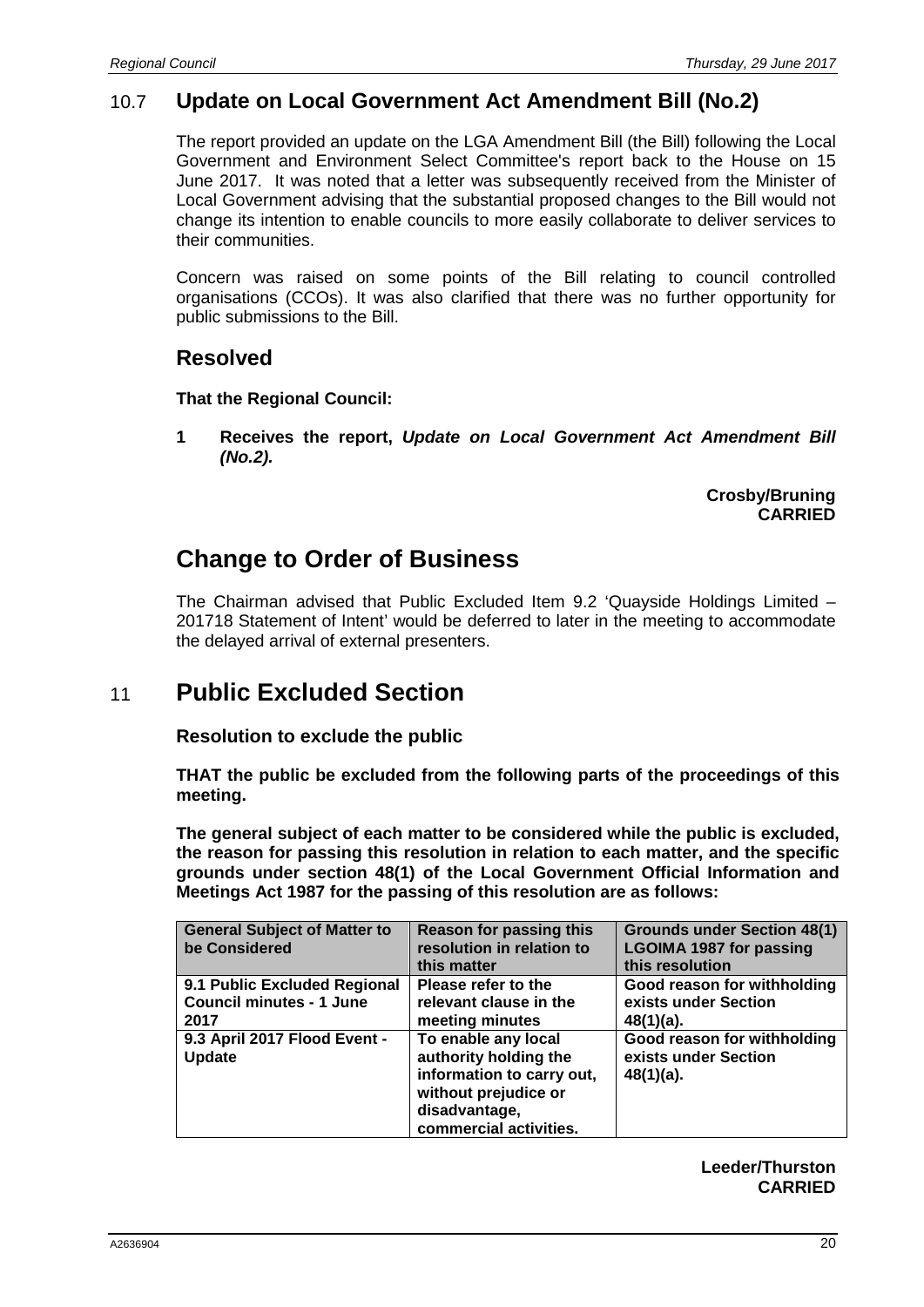## 12 **General Business**

### **1) Public Enquiry Complaints**

A member advised of complaints received from members of the public regarding a lack of staff response to requests made, which he asked to be conveyed to staff. It was noted that Council's expectations of staff was to ensure customer's experience was paramount and that requests should be acknowledged and responded to in a timely manner. Consideration was noted in regard to adopting mechanisms to measure customer satisfaction.

### **2) Nitrogen Accounting Mechanism Memorandum of Understanding (MoU)**

*Refer PowerPoint Presentation Objective ID A26533395.*

Members were informed that at its 27 June 2017 meeting, the Rotorua Te Arawa Lakes Strategy Group (RTALSG) approved a Nitrogen Accounting Mechanism Memorandum of Understanding (MoU) to be signed by all partner members. An overview was provided on the accounting mechanism principles and objective to integrate wastewater treatment plant nitrogen discharge limits with catchment nitrogen accounting, as part of the plan change 10 processes.

Although approval of the MoU was an operational matter, which the Chief Executive had delegated authority to sign on Council's behalf, Council's RTALSG members considered it important for councillors to be made aware of the MoU and be given the opportunity to consider if they were comfortable with the existing approval process. Members were advised that should they wish to formally approve the MoU that it would need to go to the next Council meeting for decision.

Councillors appreciated the matter being brought to their attention and confirmed they were satisfied with the current approval chain, that signing of the MoU should not be delayed and that it proceed as an operational matter.

### **Adjournment**

The meeting adjourned at 1:04 pm and reconvened at 1:35 pm.

## 13 **Public Excluded Section**

### **Resolution to exclude the public**

**THAT the public be excluded from the following parts of the proceedings of this meeting.**

**The general subject of each matter to be considered while the public is excluded, the reason for passing this resolution in relation to each matter, and the specific grounds under section 48(1) of the Local Government Official Information and Meetings Act 1987 for the passing of this resolution are as follows:**

| <b>General Subject of Matter to</b><br>be Considered                 | <b>Reason for passing this</b><br>resolution in relation to<br>this matter                                                                   | <b>Grounds under Section 48(1)</b><br><b>LGOIMA 1987 for passing</b><br>this resolution |
|----------------------------------------------------------------------|----------------------------------------------------------------------------------------------------------------------------------------------|-----------------------------------------------------------------------------------------|
| <b>Quayside Holdings</b><br>Limited - 2017/18 Statement<br>of Intent | To enable any local<br>authority holding the<br>information to carry out,<br>without prejudice or<br>disadvantage,<br>commercial activities. | Good reason for withholding<br>exists under Section<br>48(1)(a).                        |